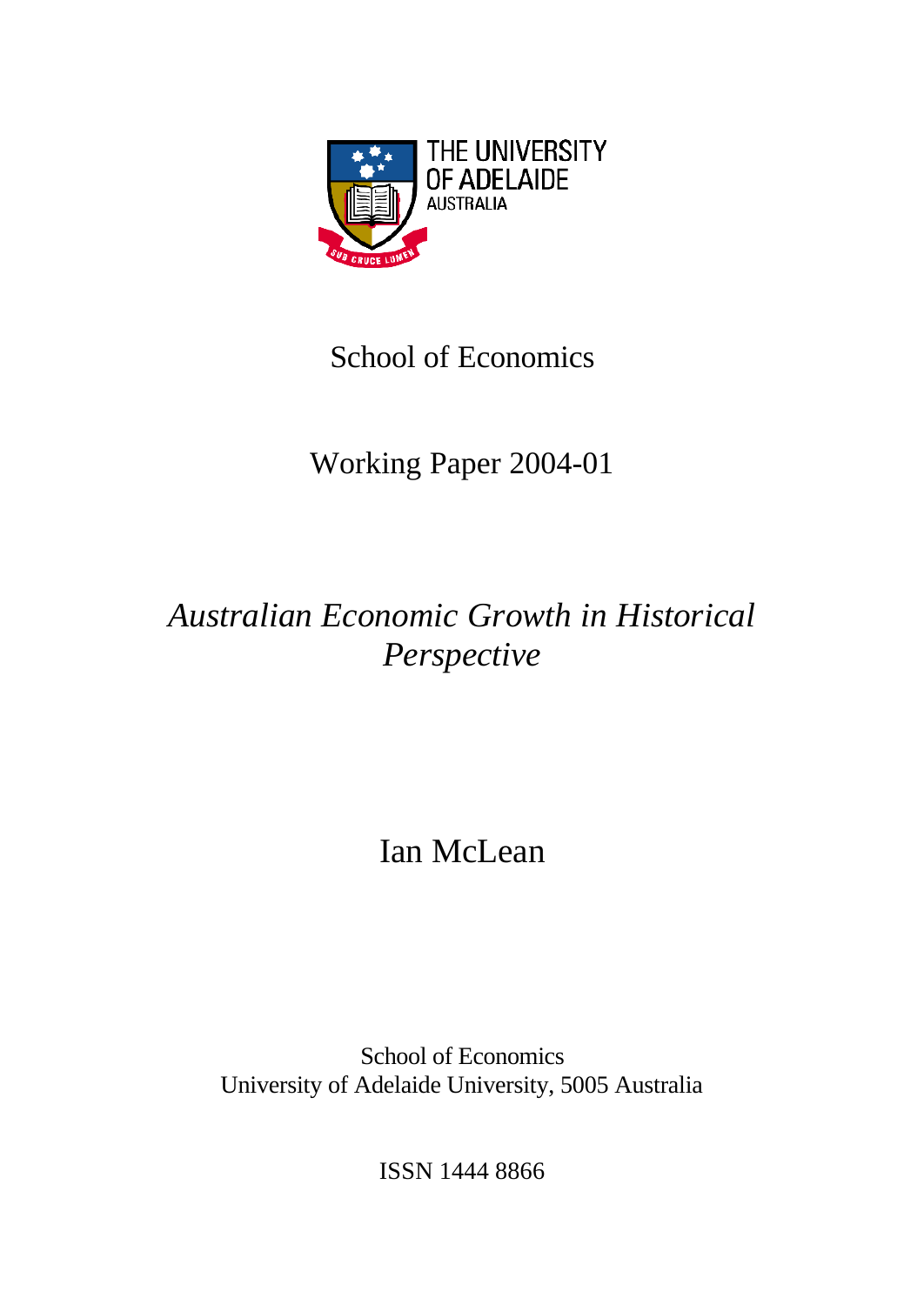### **AUSTRALIAN ECONOMIC GROWTH IN HISTORICAL PERSPECTIVE<sup>1</sup>**

A survey for the *Economic Record*

**Ian W. McLean**

*University of Adelaide*

[May 2004]

## **1. Introduction**

 $\overline{a}$ 

Growth economics has never been far from the centre of economists' attention since Adam Smith's inquiry into the nature and causes of the wealth of nations more than two centuries ago. But following a period in which research in this field was confined mainly to development economists and economic historians, there has been a revival of interest among theorists and macro-economists. Endogenous growth theory has flourished since the contributions of Romer (1986) and Lucas (1988) drew attention to previously neglected sources of growth, such as those arising from the presence of increasing returns, highlighting in turn the possible role of agglomeration economies, R&D, or social infrastructure. At the same time, cross-country empirical analysis of post-war growth, covering both developed and developing economies, has become a small growth industry.<sup>2</sup> Numerous correlates of the rate of growth in income per capita not previously incorporated into formal growth models have been identified in cross-country regressions, including measures of the legal system, democracy, climate, language, religion, openness, corruption, latitude, access to navigable water, natural resources, a colonial past, and more. Exactly how these correlates interact, and which are truly exogenous to the growth process, are issues of continuing debate.

Assessing the implications of this literature for the analysis of Australian growth over the long run is one motivation for this survey. Another is to review those recent contributions that have significantly enhanced our understanding of the development of the Australian economy, including contributions in which Australian experience is explored in a comparative context. Of course, much research in economic history relates, directly or indirectly, to long-run growth. And, running in

<sup>&</sup>lt;sup>1</sup> The helpful comments of Peter Kenyon, Richard Pomfret, and three referees are gratefully acknowledged. Choon Wang contributed excellent research assistance.

 $2^2$  Barro and Sala-i-Martin (1995), and Temple (2000) review the growth literature. See also the companion survey to this article by Rogers (2003).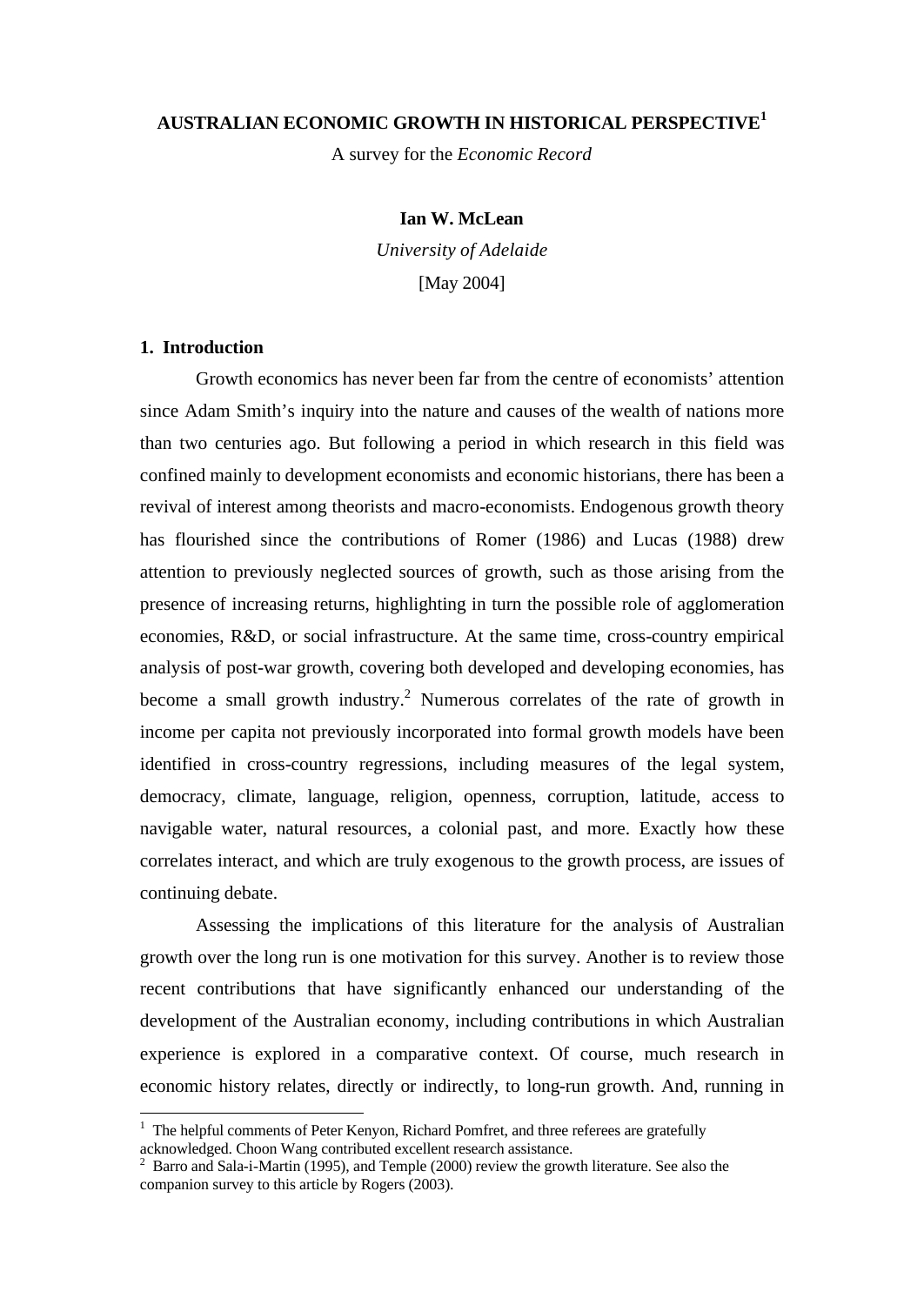the other direction, some of the most exciting recent work in growth economics has an historical dimension. Indeed, a striking attribute of the current growth literature is a blurring of the boundaries between economic history and other fields – especially development economics and macroeconomics. What this survey does not attempt, however, is a review of recent writings on all aspects of Australian economic history.<sup>3</sup>

To provide some context to what follows, I begin by examining key measures of Australian growth over the last two centuries and noting the major interpretations offered by earlier generations of economists and historians. I then review the significance and implications of the principal revisions and extensions made to some key historical series during the last decade or so. A survey of recent contributions to the explanation of this growth record then follows, beginning with those focusing on the proximate sources of growth, and on the role of selected economic policies. Attention then shifts to so-called deeper determinants, including geographical, institutional and cultural influences. Although these influences have only recently been incorporated into growth models and empirical growth analysis (particularly into cross-country growth regressions), many figure prominently in Australian historiography. Thus a fresh assessment of their relevance seems warranted.

#### **2. Indicators of Long-Run Growth**

 $\overline{a}$ 

A selection of growth performance indicators is reported in Table  $1<sup>4</sup>$  In Panel A the sub-periods are defined to reflect those phases of faster or slower growth conventionally identified in the literature. The depressions of the early 1840s, 1890s and 1930s are mirrored in the poor per capita growth in those decades, while the contrasting economic impacts of the two world wars is strikingly evident. The succession of natural resource-based and export-oriented expansions lies behind the figures relating to the 1820s and 1830s (wool), the 1850s (gold), the three decades before 1890 (gold, agriculture), the decade before the first world war (agriculture), and the long post-war boom (initially agriculture, later minerals). The impressive performance of the economy in the last half of the twentieth century compares favourably (in per capita terms) with that recorded for the long boom between 1850

 $3$  Even the discussion of growth issues does not purport to be comprehensive. And more space will be accorded twentieth than nineteenth century experience. Note that there has been no survey of the economic historiography of Australia since that by Schedvin (1979).

<sup>&</sup>lt;sup>4</sup> These indicators are based on the GDP estimates most widely employed; criticism of them will be considered below.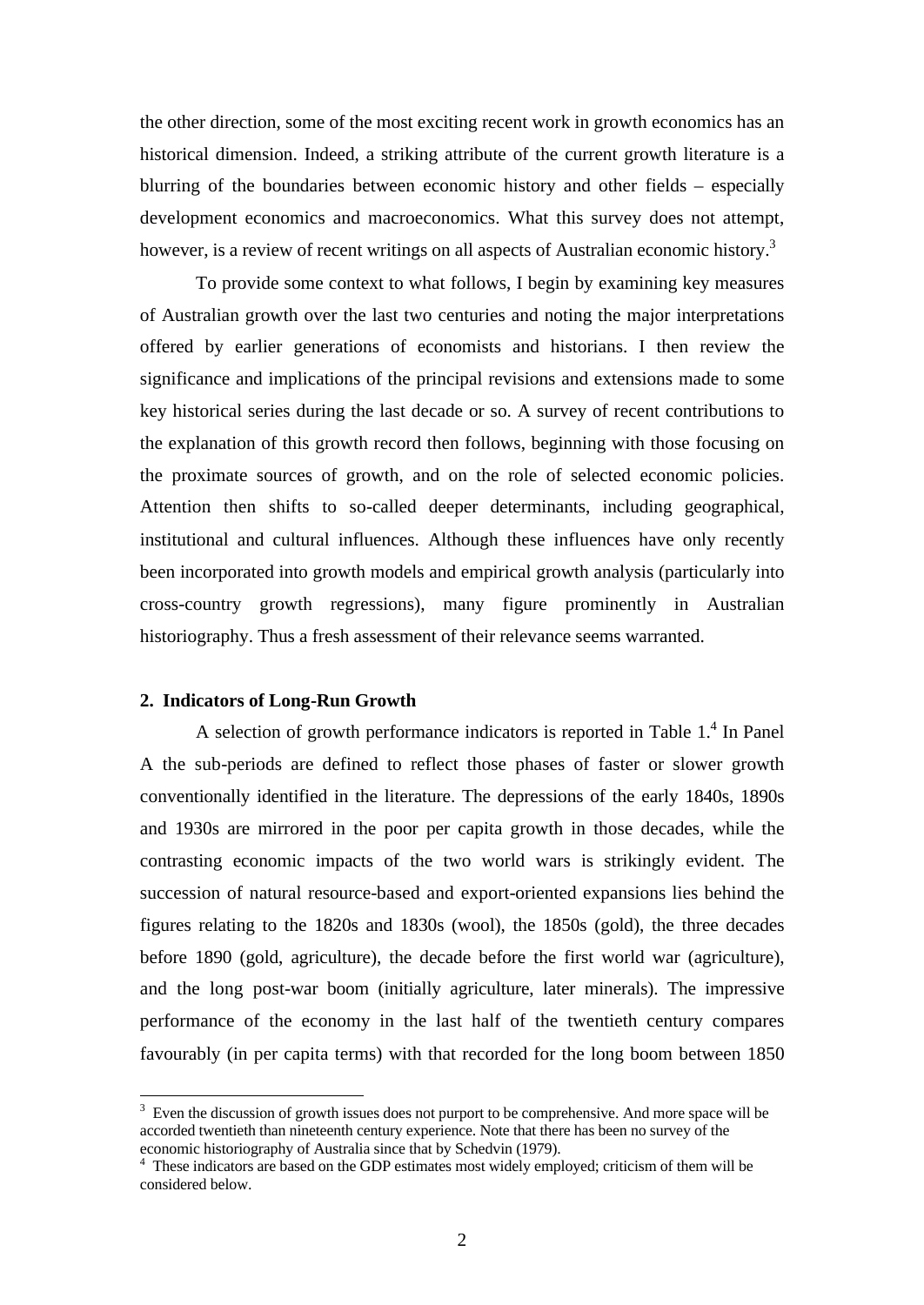and 1890. And notable about the most recent period is that the population growth rate is the lowest of any peacetime period other than that recorded during the depression of the  $1930s^{5}$ 

International comparisons of Australia's growth performance can also be given an historical perspective, and in Panel B of Table 1 the level of per capita GDP at benchmark dates, relative to that of the United States, is shown for Australia and a number of other countries selected because of their close links with Australia (the United Kingdom) or the many similarities in their initial growth conditions (Canada, New Zealand and Argentina). The early attainment of relatively high living standards by Australians is well known, possibly the highest in the world from 1850 to 1890. At the beginning of the twentieth century Britain, the U.S. and New Zealand all closed the gap with Australia. The data also suggest that, relative to either Britain or the U.S., there has been no secular drift in Australian GDP per capita since the 1920s – the 1950, 1973 and 1994 ratios being close to those in 1929. By contrast, Canada in the post-war era appears to have done (slightly) better than Australia by this performance criterion, while over the last quarter century New Zealand has slipped.<sup>6</sup>

Before reviewing the literature that explains this and related evidence, an important distinction is in order about what, in the Australian context, is meant by economic growth. In the evaluation of Australian growth performance, both the intensive and extensive dimensions warrant attention. Growth theory identifies key determinants of rates of change in output per capita (or in some related variable such as real income per person or output per unit of labour input), while cross-country growth regressions typically use one of these as the dependent variable. Thus growth theory and applied growth analysis both focus on the *intensive* dimension of growth. However, for much of Australia's history a more important social objective was *extensive* growth – the size of the economy – though this was pursued subject to the maintenance (at least) of real wages or living standards. And before as well as after the invention of national accounts, the most visible and best-understood measure of size was total population. In recent decades the consensus behind this policy objective has frayed, as reflected both in the current debate about the desirable total population

<sup>&</sup>lt;sup>5</sup> Care should be taken in pressing these inter-period comparisons too far. The sources and methods of compilation of the underlying GDP estimates vary, and their quality and reliability are best for the postwar decades and least satisfactory for the pre-1861 period.

<sup>&</sup>lt;sup>6</sup> The underlying estimates should be treated with caution. In particular, they may be sensitive to the method of conversion (using exchange rates or purchasing power parity) to a common unit, especially for the nineteenth century: see Prados de la Escosura (2000).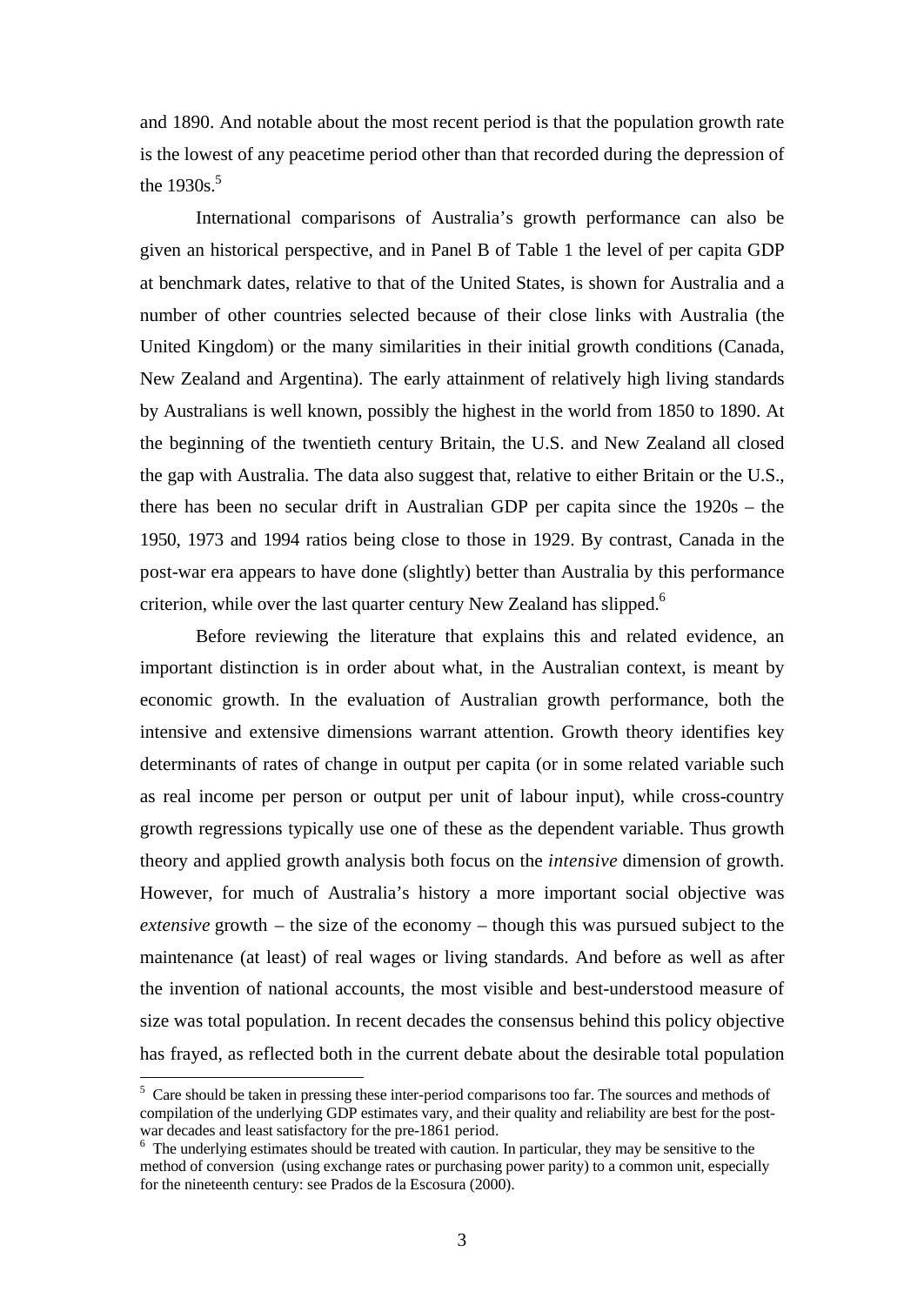and in the decline in actual rates of population increase. But until the 1970s there is little doubt as to the policy importance of economic expansion in this aggregate sense.<sup>7</sup>

#### **3. Earlier Interpretations**

 $\overline{a}$ 

Given the initial conditions of European settlement after 1788, it is unsurprising that one interpretation of Australian development would emphasise the key role of the state. The British government heavily subsidised the colony in its early decades (Butlin 1994). And for many years the prominence of the convicts in the population and labour force gave to the economy the flavour of a state enterprise. Although the 'private' sector emerged quickly, state influence in economic activity remained pervasive. In this view, the settling of the continent by government-assisted development of rural and urban infrastructure, schemes of assisted immigration, and public sector borrowing abroad, all underpinned the economic success story down to 1890.<sup>8</sup>

An alternative view stressed the risk-taking and innovative characteristics of the individuals and firms that built the economy both in its pioneering days and in subsequent decades. The mining, pastoral and agricultural industries flourished and became world competitive under conditions of great uncertainty and limited information, underpinning the growth of commercial and industrial enterprises and raising living standards, because domestic and global market incentives encouraged effort and entrepreneurship and rewarded saving and investment.<sup>9</sup>

Common to both these views is their treatment of the Australian experience in relative isolation. By contrast, a more international perspective is the starting point for other views. On one side is the interpretation that emphasised Australia's colonial origins, and its position in the economic arrangements of empire (Fitzpatrick 1939, 1941). Attention was drawn to the manifold links with British industrialisation. But analysis of these links was conducted on the assumption that colonial development was distorted as a result of the political and economic relationship with Britain. Another interpretation also placed domestic development in a wider perspective, but not in the straitjacket of economic imperialism. The cornerstone was the observation

 $<sup>7</sup>$  In this view, the rates of population growth reported in Table 1, Panel A, are important indicators of</sup> economic performance.

<sup>&</sup>lt;sup>8</sup> The most important early writer in this tradition was Coghlan (1918). See also Butlin (1959).

<sup>&</sup>lt;sup>9</sup> A classic statement is that of Shann (1930); a recent contribution is by White (1992).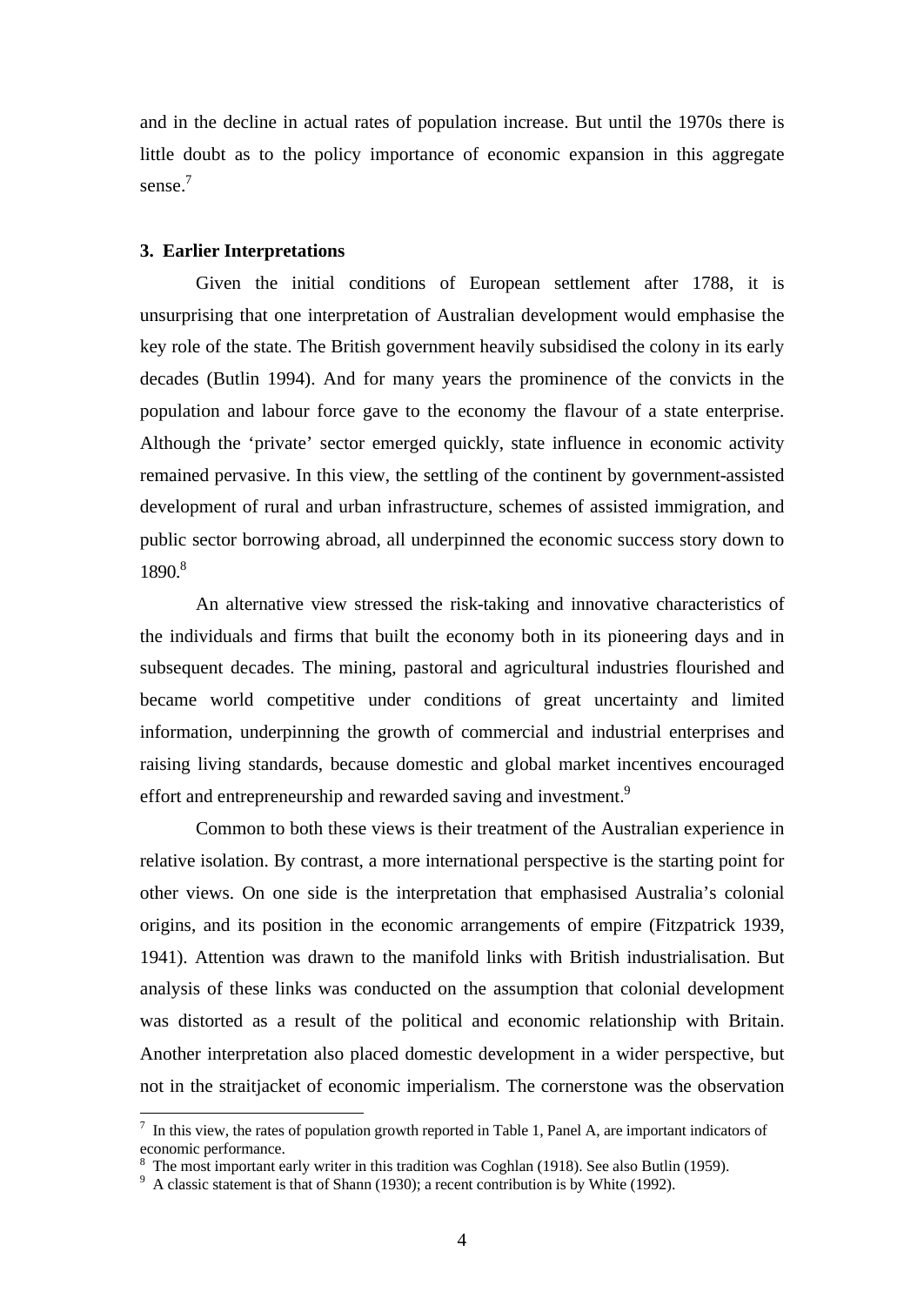that the Australian economy in the nineteenth century was very much created by, and formed an integral part of, an emerging international economy. Some writers in this tradition emphasised the importance of export industries to domestic growth.<sup>10</sup> Others looked at the interactions between domestic and foreign markets for capital and labour, or at the transmission of economic shocks.<sup>11</sup> Indeed, Australia has always been highly integrated with the world economy, and its place in the imperial economy was an important component of this until well into the twentieth century.<sup>12</sup> And although the export-led growth hypothesis has limitations, studies in this vein were a healthy antidote to the tendency among some writers to focus on domestic conditions in relative isolation.

Particularly influential in the 1960s and 1970s was the focus by Noel Butlin (1964) on the role of investment in accounting for growth and macroeconomic fluctuations, especially in the late-nineteenth century economy. However, his narrative was not articulated in a growth-analytic framework. The links with labour force growth (especially with immigration) were not made, hence there was no attribution of growth sources between factor accumulation and total factor productivity, or discussion of technology (as occurred in the export-led growth literature, which had the aggregate production function as its organising framework). Nor was there an integration of foreign and domestic investment activity within a small open economy macro model, as was offered, for example, in the work of Hall (1963b) and Boehm (1971). What did get emphasis in Butlin's account was the importance of the public sector's contribution to both financing and allocating capital expenditure. To this extent there is a link between his work and the earlier tradition stressing the role of the state in the growth story.

## **4. Re-assessing the Growth Record**

 $\overline{a}$ 

Assessments of the performance of the economy over the long run are heavily dependent on the availability and quality of key statistical series such as national accounts aggregates, and Australia is relatively well supplied with these, due especially to the efforts between the 1950s and 1980s of a research group at the ANU led by Noel Butlin. If in recent years the generation of significant new economic

 $10$  The best contribution is by Lougheed (1968); see also Schedvin (1990).

<sup>&</sup>lt;sup>11</sup> Most notably Boehm (1971), Hall (1963b), and Kelley (1965, 1968).

 $12$  The undergraduate economic history text by Meredith and Dyster (1999) conveys this theme in its design as well as its title. See also McLean (1989).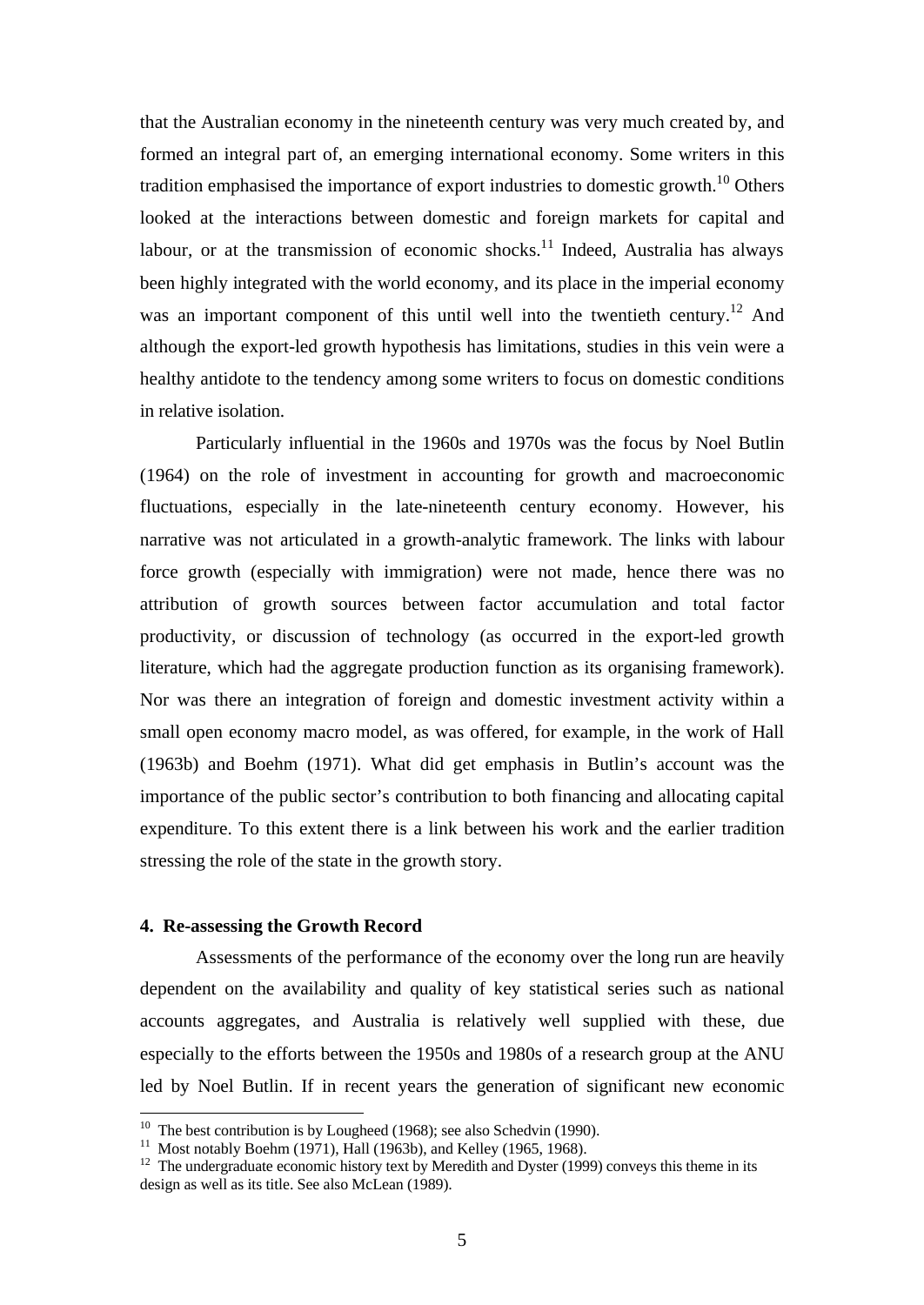series relating to Australia's past has slowed markedly, there have nonetheless been important debates about the quality and interpretation of the statistical foundations of our knowledge of the economy's past growth performance.<sup>13</sup>

**Revisions to conventional GDP estimates.** Criticisms, extensions, and revisions of the historical estimates of gross domestic product for 1861 to 1938-39 compiled by Noel Butlin (1962) began soon after their appearance. The major revisions to and extensions of these estimates are those by Matthew Butlin (1977) covering 1900-01 to 1973-74; those by Noel Butlin and Sinclair (1986) for the early colonial period; and also the estimates of Sinclair (1996) for the colony/state of Victoria for the period 1861 to 1976-77. Broadly, each of these employed the estimation methods adopted in Noel Butlin's original work, constructing annual current-price estimates of GDP by the production (rather than the income) method, then deflating the sectoral components by appropriate price indexes to obtain constant price estimates. Collectively these remain the only comprehensive historical estimates of GDP (and its principal components), and hence are those used in international comparisons of Australian long-run growth performance.

An attempt to provide an alternative to the Butlin-based series of GDP estimates has recently been made by Haig (2001). His approach is to retain the production method, but to proceed directly to constant price estimates. This is done by computing quantity indexes of production by sector for each year, then aggregating with sectoral weights derived using unit prices in the base year only.<sup>14</sup> Over the entire 1861 to 1938-39 period, the differences in trend growth rates between the new and the original series are not great: the growth in per capita real GDP averages 0.49 percent per annum using Butlin's (1962) estimates and 0.57 percent using Haig's estimates, and between 1890 and 1938-39 the respective annual growth rates are 0.46 and 0.52 percent. However, during the long boom following the gold rushes (1861 to 1890), Butlin's estimates show an annual per capita growth rate of 1.46 percent, but Haig's new estimates reduce this by almost two-thirds, to 0.54 percent. A corollary of this more modest GDP growth before 1890 is that the subsequent depression is less severe

<sup>&</sup>lt;sup>13</sup> A major compilation of statistics on the history of the economy is available in Vamplew (1987). See also the analyses of key macro time series by Greasley and Oxley (1997, 1998).

<sup>&</sup>lt;sup>14</sup> Actually, two base years are used: 1891 prices for the period 1861 to 1911; and 1938-39 prices for the period 1910-11 to 1948-49. Estimates for both Victoria and New South Wales for 1861-1911 are separately reported.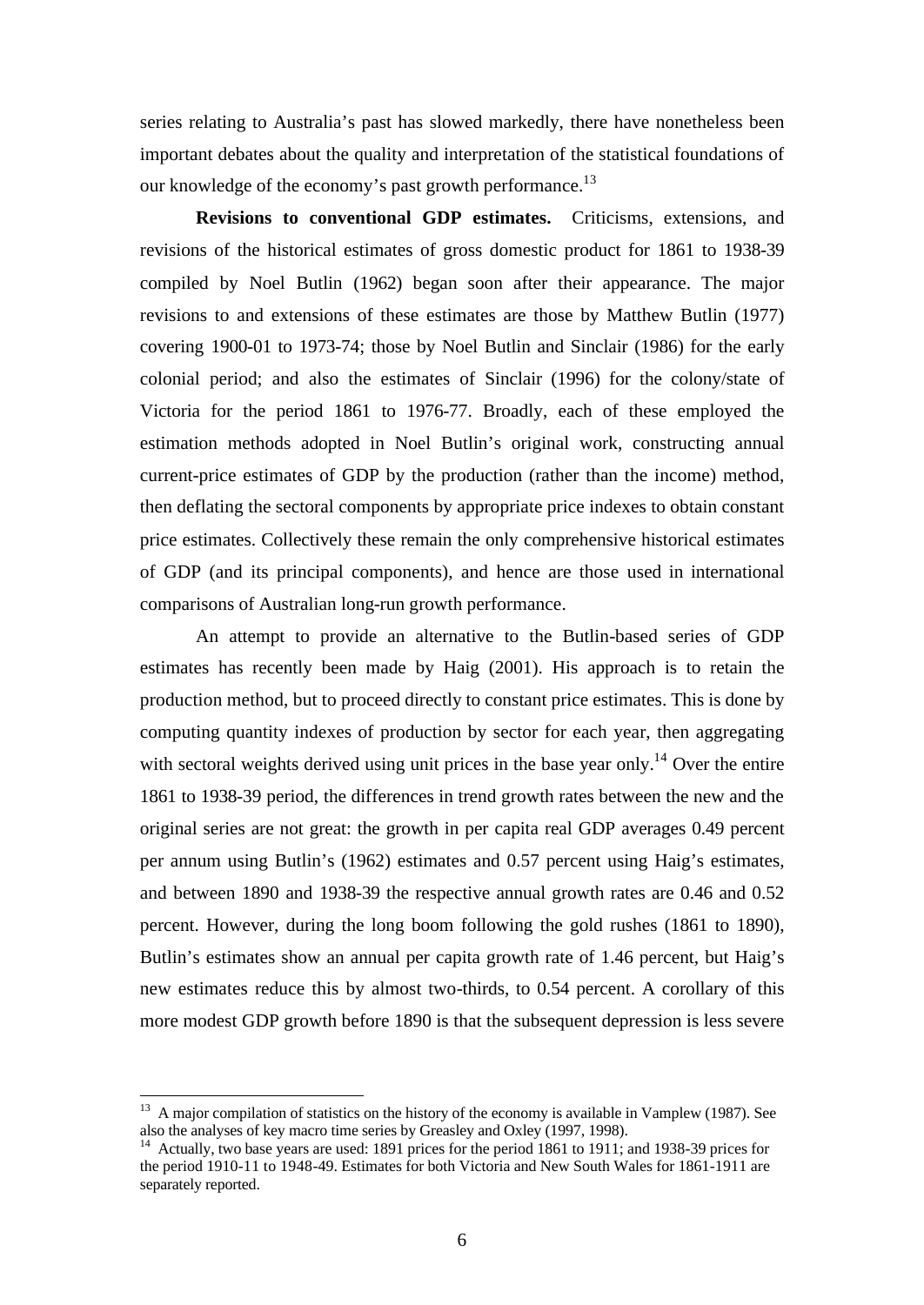than that reflected in Butlin's estimates.<sup>15</sup> If Haig's new series are eventually accepted as being the more credible, there will have to be a re-interpretation of some important episodes in Australia's late nineteenth-century economic history.

Note should also be made here of the estimates by Cashin (1995a) of GDP in all colonies/states and in New Zealand for 15 (mainly census) years between 1861 and 1991. His estimation method for the Australian states prior to 1971 relied on monetary data, and an assumption that the income velocity of money derived for Australia as a whole could be applied to the individual states' money series to obtain an estimate of their aggregate incomes. His primary aim was to obtain GDP estimates for individual states, not provide an alternative set of estimates for Australia.<sup>16</sup>

Living standards. One of the most widely remarked features of the Australian growth story is that, from having the highest per capita income in the world in the late nineteenth century, a relative decline in living standards has since occurred. It is thus unsurprising that this topic has continued to attract attention.

A number of studies have examined Australia's relative position in the second half of the nineteenth century. Some use GDP data to make international comparisons of per capita income – the most widely cited being those by Maddison (1995) used above in Table 1, Panel B. For Australia, these rely heavily on Noel Butlin's estimates, and show that per capita GDP was clearly above Britain and the United States between 1850 and 1890, but that both had caught up by the first world war. In a recent evaluation of international comparisons of this type, Prados de la Escosura (2000) employs alternative methods of converting the national income figures for each country for benchmark years. A conversion using exchange rates ranks Australia as having either the highest GDP per capita or, in some years, the second highest (after New Zealand) from 1820 to 1890, the third highest in 1900 (though little separates it from the U.S. or New Zealand)), and the highest again in 1913. A third conversion method, preferred by Prados de la Escosura, still ranks Australia first from 1820 to 1890, but the margin over the United States is greatly reduced relative to that

<sup>&</sup>lt;sup>15</sup> There are also significant differences between the two sets of GDP estimates for shorter intervals during the twentieth century.

<sup>&</sup>lt;sup>16</sup> However, summing his regional estimates produces Australian GDP levels in key early years (such as 1861, 1891, and 1910-11) that differ little from the Butlin's estimates. This may be due to the reliance placed on Butlin's work in the estimation of components of GDP in the individual states.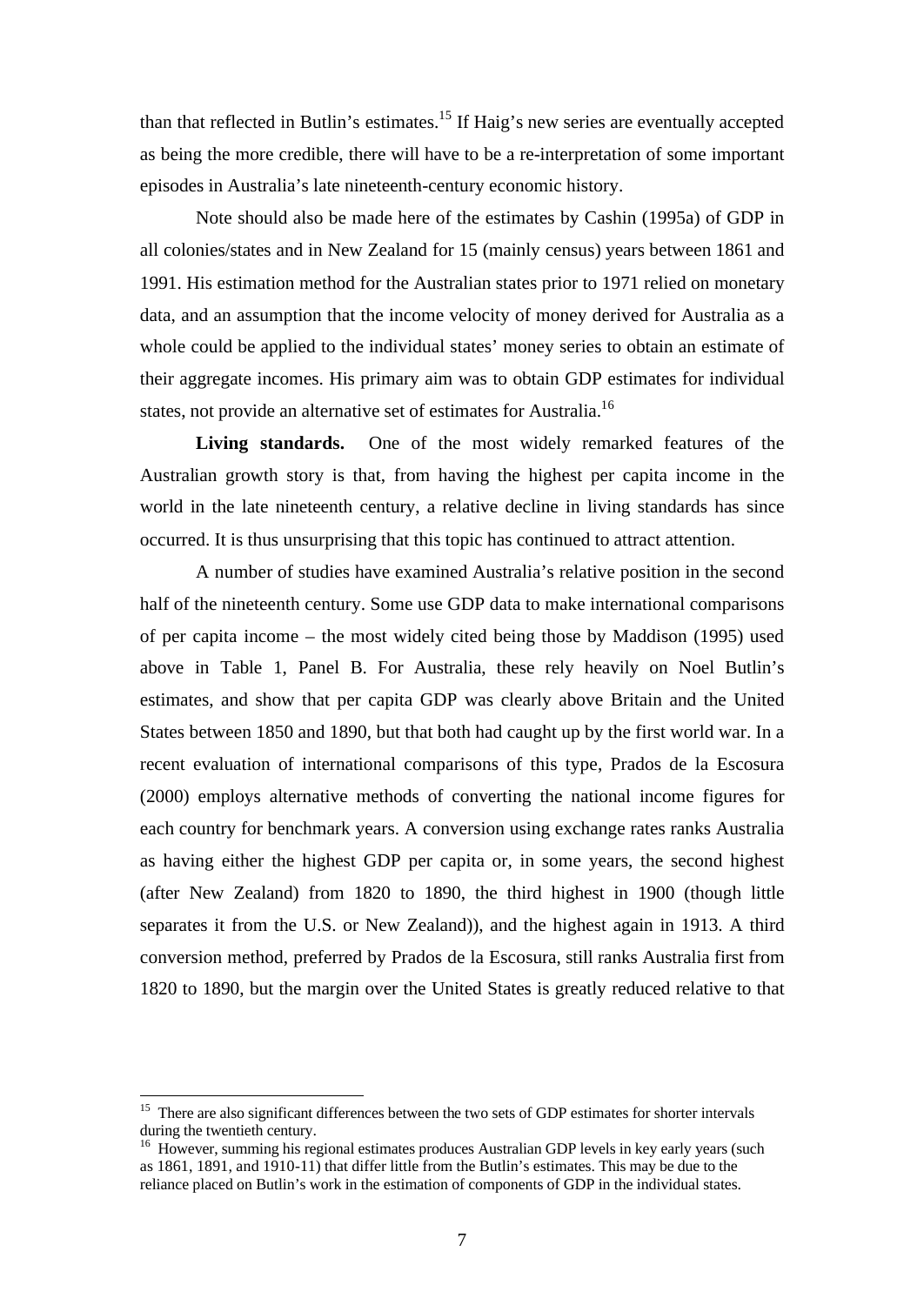reported by Maddison (1995) and shown in Table 1, and in most years there is little difference between the two. $17$ 

An alternative approach to the assessment of comparative standards of living at the end of the nineteenth century and beginning of the twentieth has been attempted by Allen (1994) using nominal wage data for skilled and unskilled labour in selected cities in Australia, Britain, Canada and the United States between 1879 and 1913. He constructs a consumer price index that permits direct comparisons across these cities and through time. He finds that in the 1880s the real wages of unskilled labourers in Sydney, and the average real earnings of NSW manufacturing workers, were both significantly above their counterparts elsewhere, but that this margin was lost during the 1890s. For skilled labour, at the beginning of the 1880s, bricklayers in Sydney had real wages well above those in Manchester, but the real wages of those in Chicago and San Francisco were comparable to the Sydney bricklayers. By the 1900s the wage gap between Sydney and Manchester had been narrowed, while American real wages moved above those in Sydney. Toronto and Vancouver bricklayers, too, were at that time receiving higher real wages than their Sydney counterparts. Thus until the 1890s general and unskilled labourers may have had higher real wages than their counterparts in the United States, but this may never have been true of Australian skilled workers.

Allen's real wage comparison is important because it permits some insight into possible differences in the distribution of incomes (or margins for skill) between Australia and other countries with which the standard of living comparisons are most frequently made. Also, it offers an independent test of the international comparisons based on GDP estimates. The results are broadly consistent: Australian living standards indeed seem to have been higher than those in Britain or the United States for several decades prior to 1890, but this lead was lost by 1900 or 1914.<sup>18</sup>

The related question of what happened to Australian living standards in the half-century after 1890 has also attracted recent scholarly attention. The GDP-based

 $17$  See also the detailed comparisons of income per capita in New South Wales and in Britain for 1891 reported in Thomas (1995) and in Haig (1989 and 2001, pp.22-25). Another method of comparison is the human development index. The historical HDI estimates of Crafts (2002, p.396) show Australia number one in 1870 and number two in 1913.

<sup>&</sup>lt;sup>18</sup> A more appropriate comparison of incomes might be between Australia and some state or region within the United States. Considering its similarities with Australia in the timing of European settlement and initial resource endowments, California is a possible comparator. And in 1880, for example, income per capita in California was much further above the U.S. average than (in the international comparisons) was Australian income per capita (McLean and Taylor, 2003).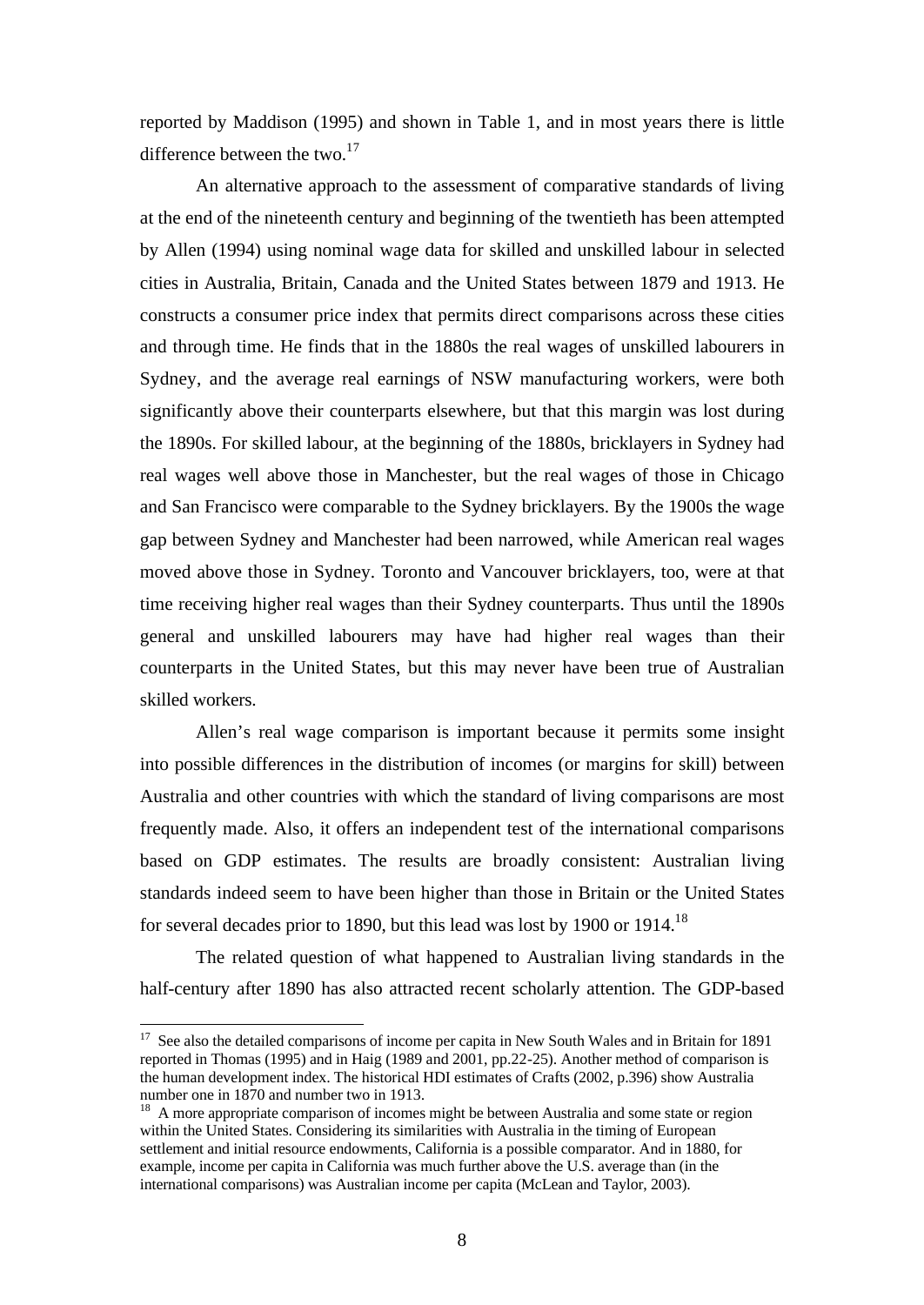measures suggest that, despite short periods of growth, these were nearly offset by periods of decline such that, over 50 years, real income per capita rose only 14 percent. Is Australian long-run per capita growth really a three-act drama, with two long periods of rising living standards before 1890 and after 1940, separated by a half-century of no trend improvement?

McLean and Pincus (1983) pointed out that between 1890 and 1940 a wide range of partial measure of living standards or social indicators (such as housing quality, telephone ownership, and educational attainment), show much stronger improvement than the GDP-based measures. They also noted that the growth rates in real consumption per capita were above those of real GDP per capita. And they pointed to the major improvement in life expectancy that occurred during this time. They were aware, of course, that observing the fairly consistent growth in these indicators does not of itself establish that the GDP-based measures understate the true growth in GDP. And to establish whether there was something unusual in the relationship between the conventional and unconventional measures of living standards during this 50-year period required a similar exercise to be performed on evidence for the periods before 1890 and after 1940, an exercise they did not attempt.

In the ensuing debate, an important contribution by Carter and Maddock (1987) was to examine the changes in work and leisure hours between 1911 and 1981, and to suggest that the increase in the latter may have been one way in which Australians took out their rising wellbeing. Between 1911 and 1947 a measure of 'full income' that included leisure grew at more than twice the rate of GDP per capita. However, after 1948, the GDP-based measure generally overstates the gains in wellbeing if account is also taken of changes in leisure.<sup>19</sup>

Also relevant for the discussion of trends in living standards is the work by Snooks (1994) to augment the historical national income estimates by taking account of non-marketed (household) economic activity. He constructs an annual measure of 'gross community income' from 1861 to 1990 which is, of course, much greater than gross domestic product. This can then be divided either by the population or the number of households, the former being appropriate in a comparison with conventional measures of income. In the present context it is interesting to note that whereas the growth rates of GDP per capita and 'gross community income' per capita

 $19$  A survey of this debate is provided in Jackson (1992).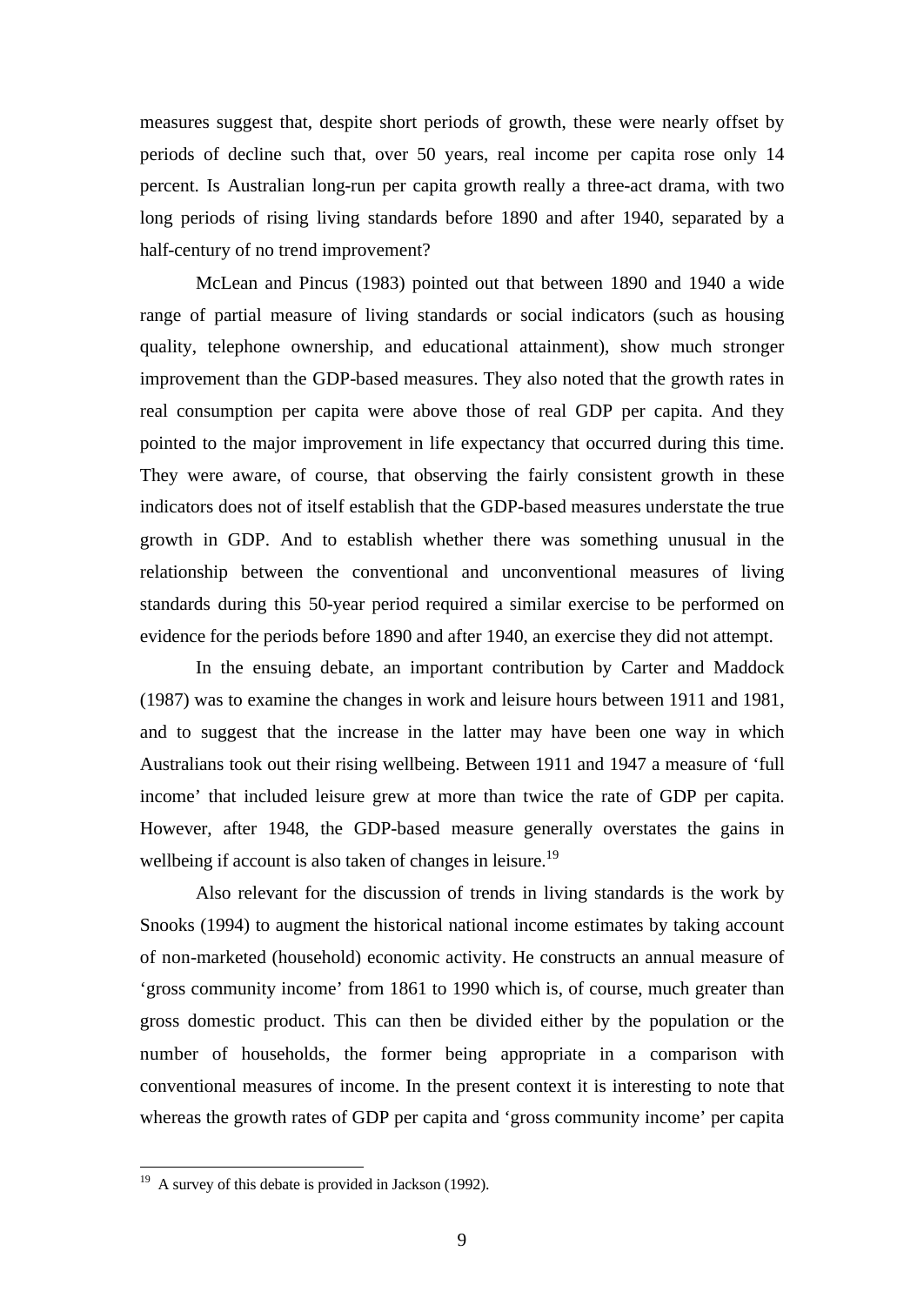do not greatly differ over the entire period 1861-1990 (being 1.39 and 1.33 percent per annum respectively), over the period of alleged stagnation in living standards, the conventional GDP-based measure is lower than the alternative (0.11 and 0.33 percent per annum respectively, 1889 to 1939). $^{20}$ 

**Anthropometric history.** Related to the discussions of living standards and alternative measures of economic wellbeing, imaginative use has recently been made of a range of historical data not normally thought of as part of the economists' toolkit. Taking their cue from an earlier American literature, several scholars have analysed time series of height, weight, and body-mass index estimates for Australia.<sup>21</sup> Key assumptions are that, over at least some ranges of incomes, there exist reasonably stable relationships between these physiological indicators and nutrition, and also that the latter is likely to reflect in turn basic economic conditions. The motivation for these studies was wider than the issue of a half-century stagnation in living standards discussed above, and they are of interest more generally. But where they cover the 1890-1940 period, independent evidence of what was happening to economic and social conditions is provided. The most recent survey and assessment is that by Whitwell and Nicholas (2001), who use data on male army recruits during the two world wars. They conclude that there is a rise in heights, but the body mass index series are less strongly supportive of the case for a rise in living standards over the half-century to 1940.

**Convergence.** In the immediate post-war decades Australian growth rates were below the OECD average. However, in the context of a model of conditional convergence, Dowrick and Nguyen (1988) showed that there was nothing surprising about the Australian growth rate given its immediate post-war level – well above that of many war-devastated economies.

Nonetheless, there remains an unresolved issue for those who wish to view Australia's long-run comparative growth in a convergence framework. Since Australia's initial (mid- and late-nineteenth century) level of income exceeded that of all candidate reference countries, is the period between the 1890s and 1930s to be interpreted as one in which there occurred (beta-) convergence, but from above? If so, was there 'over-shooting'? (If not, what growth model is relevant?) Moreover, in the 70 years since the 1930s why has there been no convergence from below? Oxley and

<sup>&</sup>lt;sup>20</sup> These data are reported in Snooks (1994), Table 2.1, p.24.

<sup>&</sup>lt;sup>21</sup> See Whitwell, de Souza and Nicholas (1997) and references cited there.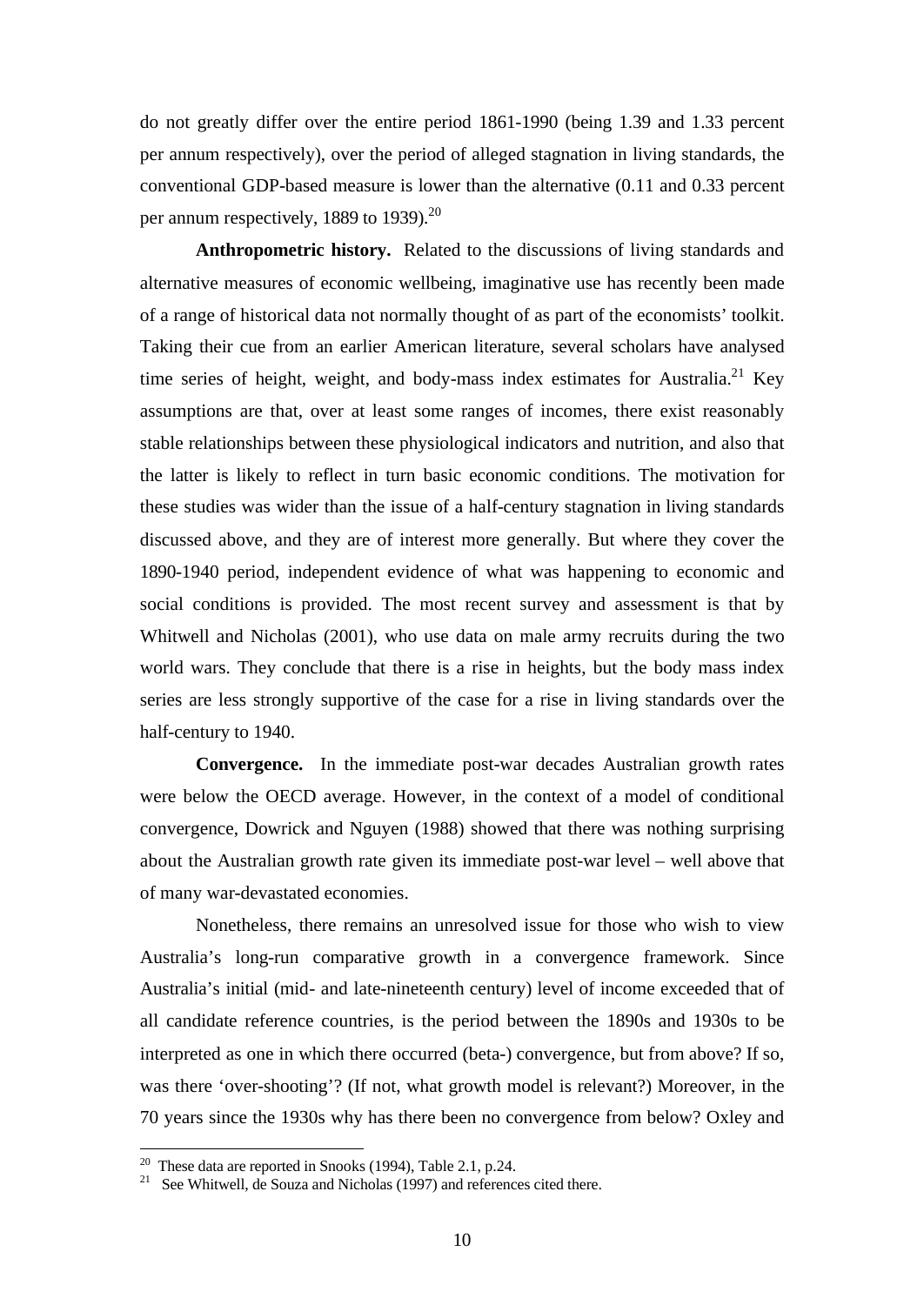Greasley (1995) have confirmed that, during the postwar period, Australian GDP per capita showed no tendency to fall further relative to that of either the U.K. or the U.S., but likewise no tendency to converge. Is the persistent gap in income or productivity (of at least 20 percent) measurement error, or simply too small to observe convergence forces at work? Or is this lack of evidence of economy-wide convergence concealing quite different levels of (and rates of growth in) productivity across the main sectors in the Australian economy, relative to their counterparts in (for example) the U.S.? If so, the speed of structural adjustment becomes part of the explanation for the aggregate economy's relative performance.<sup>22</sup>

Historical analysis of convergence among the seven colonies of Australasia (and their successor states) was also the motivation behind the regional estimates of Cashin (1995a) previously described. He finds (Cashin 1995b) that there was (both beta- and sigma-) convergence among the seven regions between 1861 and 1991. Within this, he finds brief periods of divergence (during 1901-11 and 1947-51), and also that most of the reduction in the dispersion of regional incomes occurred by 1891.

### **5. The Sources of Growth Framework**

 $\overline{a}$ 

Turning from questions relating to the *measurement* of Australia's growth record to the *explanation* of that record, one entry point is to distinguish between proximate determinants of long-run growth (physical and human capital accumulation, productivity improvement, the exploitation of scale economies), the contribution of growth-enhancing or growth-inhibiting policies, and the role of deeper determinants (such as institutional arrangements, geographic features, and cultural or social norms).

Factor accumulation. Noel Butlin's (1964) narrative of late-nineteenth century development focused on investment partly because of the central role of capital accumulation (and the saving that financed it) in the growth models of the 1940s and 1950s. There has been little further historical research in this tradition, perhaps reflecting the subsequent trend away from so restricted a perspective in both theoretical and empirical studies of growth. However, recent studies of the evolution

 $22$  These speculations are prompted in part by the findings of Broadberry (1998) with respect to sectoral productivity levels and (national) convergence trends in Britain, Germany and the U.S. between 1870 and 1990.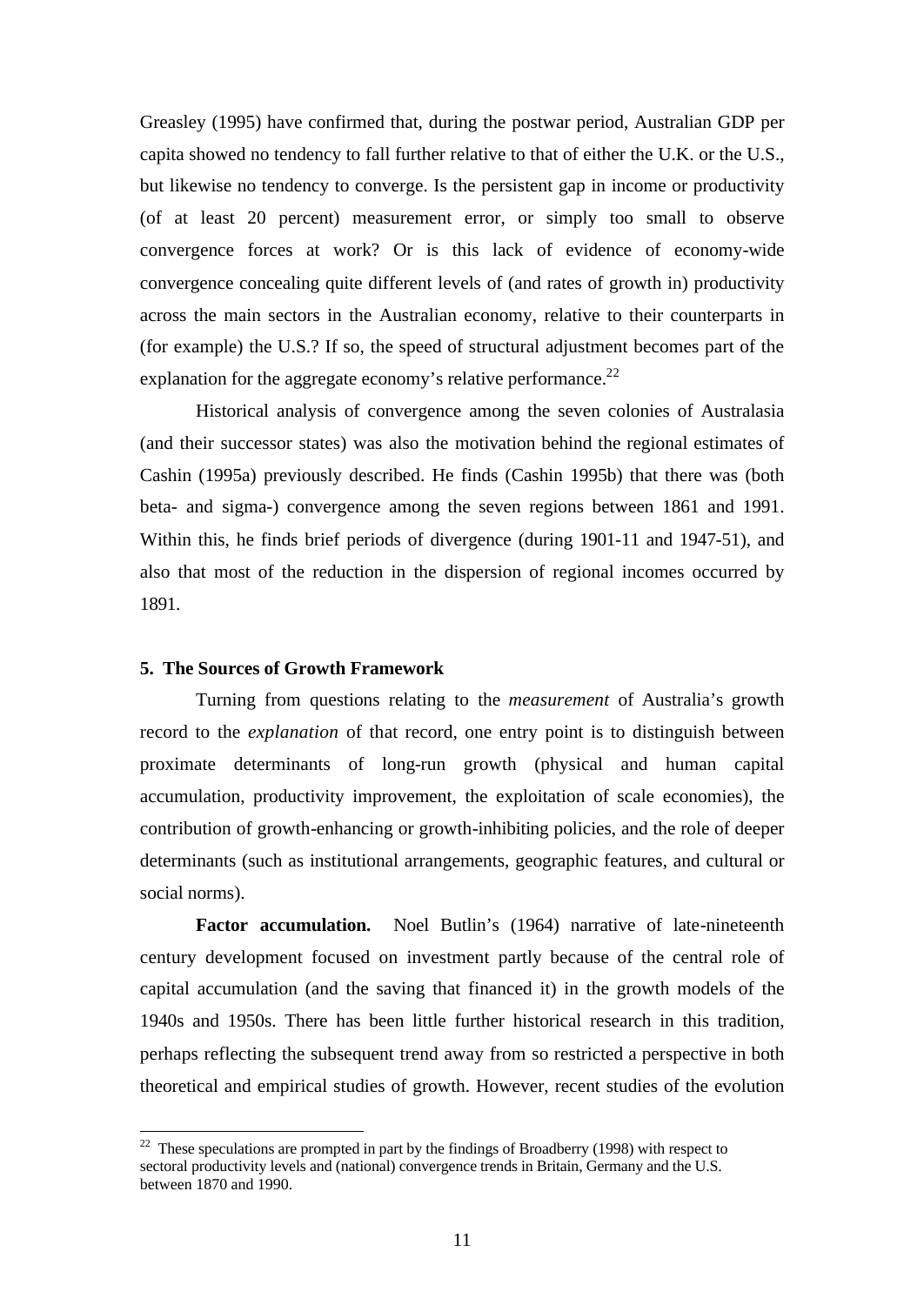of the capital market have improved understanding of the institutional context within which investment was financed.<sup>23</sup> And two studies have examined the determinants of long-term changes in the aggregate saving rate in the light of the life-cycle and permanent income hypotheses, immigration flows, and demographic influences, placing the Australian experience in the context of saving behaviour in Argentina, Canada and the United States.<sup>24</sup>

The effect on growth of fluctuations in the expansion of the labour force was investigated in the 1960s in several analytical studies of economic-demographic interactions and of the economic effects of immigration (Hall 1963a; Kelley 1965, 1968). Again, the focus was on the late nineteenth and early twentieth centuries, and in particular on the very long run consequences of the demographic shock associated with the gold rushes. The unusual age and sex ratios, and also workforce participation rates, associated with that event played a significant role in the economy's growth.<sup>25</sup> Subsequently there has occurred a broadening of this canvas. Both the economic determinants of immigration, and its effects on the economy, have been analysed in several studies, most notably in the work of Pope and Withers (1993, 1994) and Taylor (1994). And other historical features of the labour market of relevance to growth, especially human capital accumulation, have also received some attention.<sup>26</sup>

Among these is one feature of Australian growth that is striking when viewed in comparative perspective – the much later rise in high school participation rates during the twentieth century than occurred in the United States. MacKinnon (1989) has shown how Australia (and Britain) lagged the U.S. by several decades in this crucial determinant of productivity performance. The fact that most other advanced economies similarly lagged American educational attainments only increases the need for a clearer understanding than currently is available of the contribution of schooling to Australia's long-run comparative growth performance.

**Technological change.** The diverse historical literature on innovation and technological change in Australian manufacturing, agriculture, and other sectors directs attention beyond factor accumulation and towards productivity improvement as a source of Australian growth. Yet the work of Kaspura and Weldon (1980)

 $23$  This is surveyed by Merrett (1997). See also the comprehensive overview by Davis and Gallman  $(2001)$ , Chapter 5.

See McLean (1994) and Taylor and Williamson (1994).

 $25$  An early effort at formal modelling was made by Withers (1977).

<sup>&</sup>lt;sup>26</sup> Several contributions in Pope and Alston (1989) represent this literature.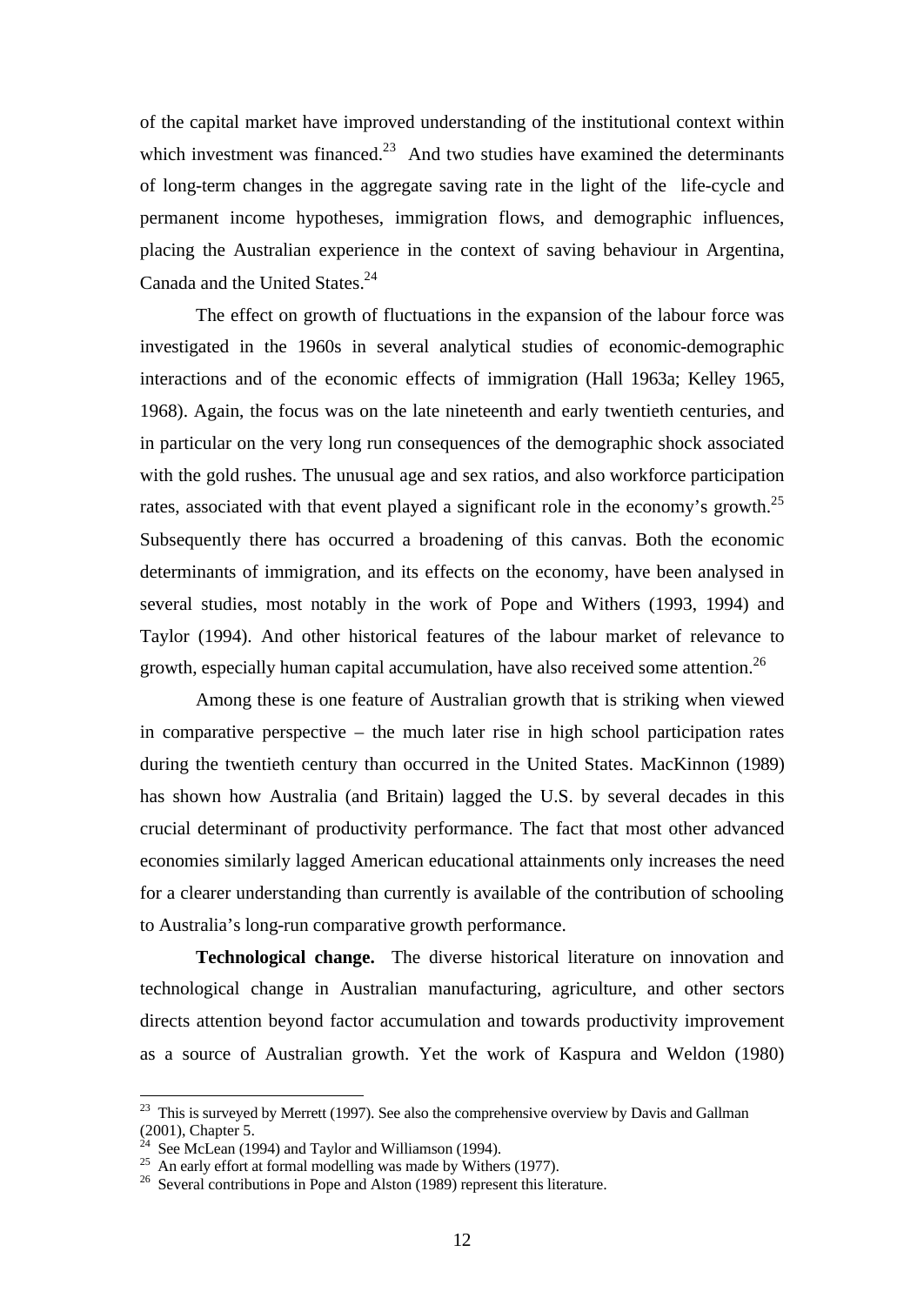relating to productivity growth since 1900 supports the view that Australia seems to have stayed in the factor accumulation phase longer than, for example, the U.S. where the transition to growth based on increasing total factor productivity occurred in the early decades of the twentieth century. By contrast, in most decades to the 1960s growth in total factor input accounted for about two-thirds of Australian output growth.

Since the 1960s, Australia has experienced a temporal pattern similar to that of most OECD countries: a slowdown in productivity growth in the 1970s and 1980s followed by a recovery in the 1990s. The explanation for the more favourable recent trends remains open to debate (Dowrick 2001). From an historical perspective an important question is whether the current productivity surge marks a decisive break with the past in that increases in labour productivity (and per capita income) are no longer so dependent on increases in capital intensity or on natural resource extraction. If so, the transition from the dominant sources of nineteenth century growth will be identified as having occurred only at the end of the twentieth century.

Scale economies. A potential source of growth that has not received much formal attention relates to the size of the domestic economy. The rise of wool exports in the 1820s demonstrated a capacity to achieve scale economies (at the level of the firm or industry), despite a very small home market, by specialisation of production for sale into world markets. Further examples were to follow. Of course, if establishing a domestic base prior to entering export markets is important, the size of the domestic market may still matter.<sup>27</sup>

A related consideration is the initial fragmentation of the domestic economy. Blainey (1966), among others, has stressed the importance to growth of the gradual integration of regional markets separated by considerable distances and high transport costs. Heavy investment in social infrastructure, beginning in the second half of the nineteenth century, lowered communication and transport costs between these regional economies. Colonial labour and capital markets seem to have become remarkably well integrated. And federation assisted in removing barriers to interregional trade. Support for these generalisations may be found in the evidence of regional income convergence reported by Cashin (1995b). Nonetheless, the dispersion

 $27$  The importance assigned to the size of the United States domestic market in explanations of that economy's growth is a reminder of the possible constraint on Australian growth from the same source.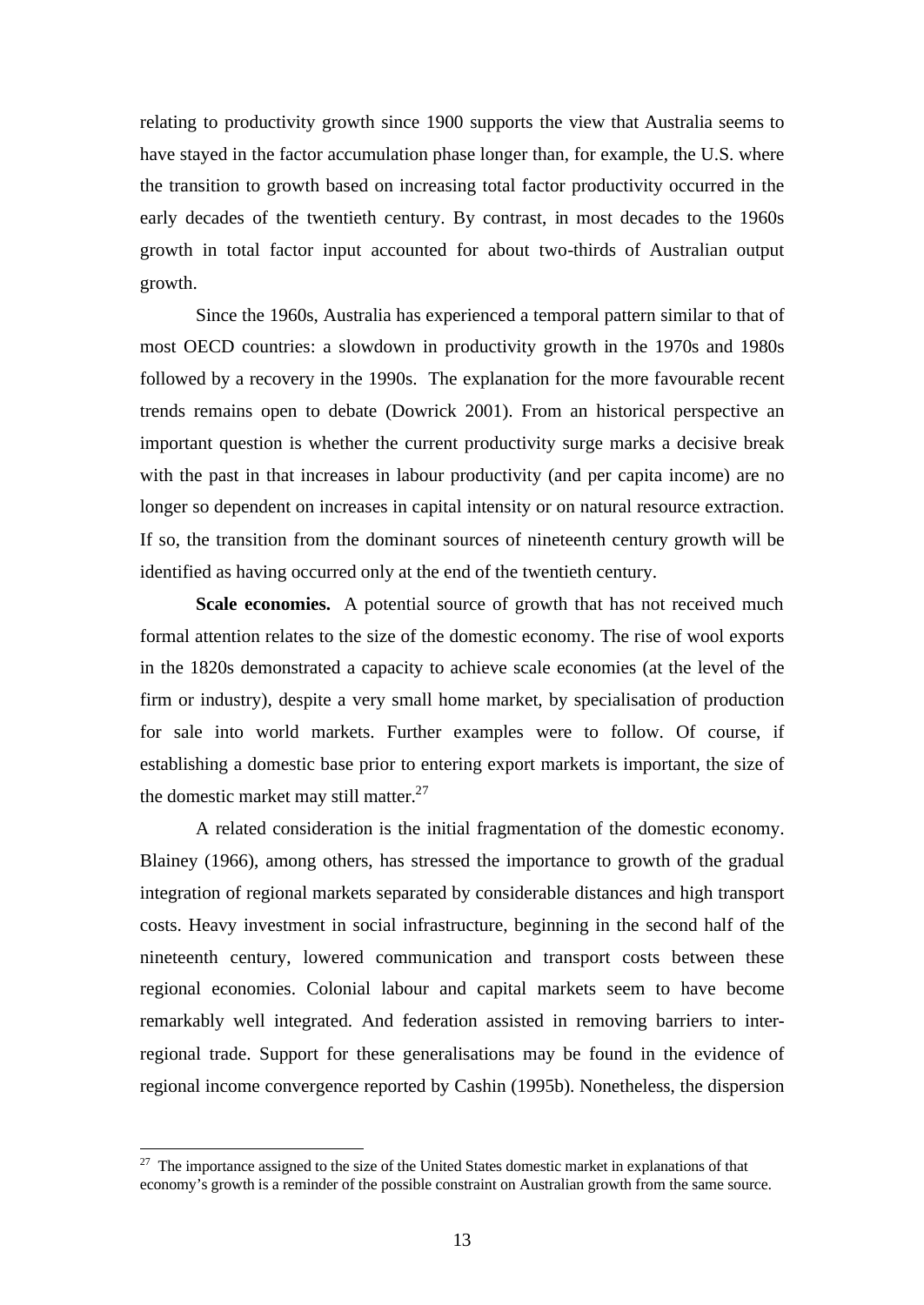of the population around thousands of kilometres of coastline remains a striking characteristic of this economy.

Offsetting this, however, and evident from the nineteenth century, is the tendency for this scattered population to concentrate in a few large urban areas. If economic density and agglomeration economies matter to the efficiency of firms or industries (as stressed in some endogenous growth models), growth would be enhanced as the Australian economy shifted to a more urban orientation – both in manufacturing and services. The earlier urbanisation than in many other countries may thus have made an indirect contribution to Australia's high productivity and incomes.<sup>28</sup>

### **6. Policy**

 $\overline{a}$ 

The focus in this survey is on the long run, thus I will not consider recent contributions to the debates about the role of policies during the depression of the  $1930s<sup>29</sup>$  Nor, given the historical orientation adopted here, will I enter the debate concerning the effect of market liberalisation policies on growth and productivity performance since the 1980s. More generally, no recent study of the economic role of the state during the twentieth century has matched either the comprehensiveness or the historical sweep of that by Butlin, Barnard and Pincus (1982). However, there is one major area of policy that is closely linked to long-run growth, and that concerns the openness of the economy.

Australian experience seems to offer something of a natural experiment on the relationship between trade policies and growth. A theme that is sometimes explicit, but often implicit, in Australian discussion of this issue is that the growth rate of the economy was reduced by the protectionist policies put in place after 1900, and thus to re-orient the economy to be more internationally competitive would raise the growth rate and hence per capita income levels.<sup>30</sup> I am not concerned here with the theoretical basis for this view. Rather, what is the evidence of the extent to which Australian growth was lowered as a result of pursuing for so long the (now) discredited policies on trade protection?

 $28$  For a comparative assessment of historical urbanisation trends see Frost (1991).

 $29$  A useful collection can be found in Gregory and Butlin (1988).

<sup>&</sup>lt;sup>30</sup> Anderson and Garnaut (1987, pp.16-17) explicitly link the growth in protection with Australia's decline in income levels relative to other countries in the twentieth century.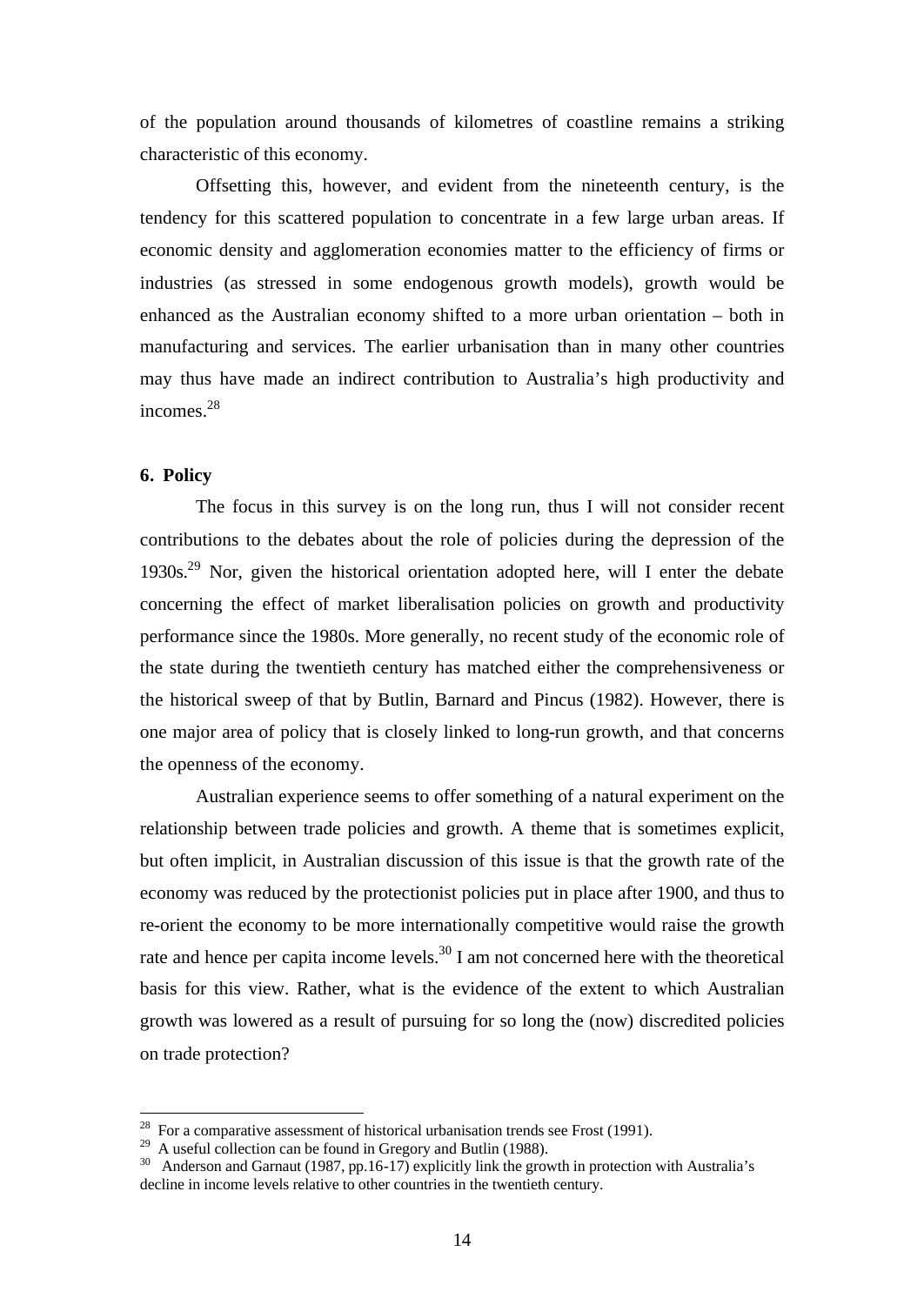The short answer is, there have been few rigorous attempts empirically to get a handle on the magnitude of these growth-reducing effects. Siriwardana (1996) has a shot at the impact of the tariff during the 1930s. However, estimates of the comparative static costs of protection do not by themselves indicate the long-run and dynamic growth effects in a world characterised by increasing returns, differentiated products, and changes over time in both transport costs and trade barriers in export markets.

Not only is there a lack of evidence on the magnitude of the growth-retarding effects of the inward-oriented development strategy, there is a lack of clarity about the counterfactual, including the time period over which it is constructed. In the interwar years when world commodity markets were in retreat and international factor flows largely dried up, it might be that the impact on growth of rising protection were much less than over, say, a later two-decade period. In fact, the possibility that the relationship between tariff protection and growth has changed over the long run has been raised in recent comparative work, where Australia has been included in the sample of countries whose historical experience has been examined. O'Rourke (2000) has found a robust but positive relationship between tariffs and growth in the period 1875 to 1914. Clemens and Williamson (2001) report confirmation of these results. But they also extend the analysis up to the present. They discover a negative and significant relationship for postwar years, confirming the accepted views relating to this period. For the interwar period the relationship is less clear-cut. The implications of this debate are important, raising the possibility that the growth-retarding impact of high protection in Australia was attenuated by other influences during certain periods of the twentieth century.

#### **7. Deeper Determinants**

It is increasingly recognised by growth economists that limiting one's focus to the proximate determinants will leave unexplained the key question of why some countries are rich and others poor. A similar conclusion applies to the Australian historical evidence. If we are to explain convincingly why Australia achieved living standards at least roughly comparable to those anywhere else soon after European settlement, and maintained this for 150 years, we need to do more than point to the growth of factor inputs and productivity. What accounts for the observed rates of domestic saving, foreign investment, and immigration? What lies behind measured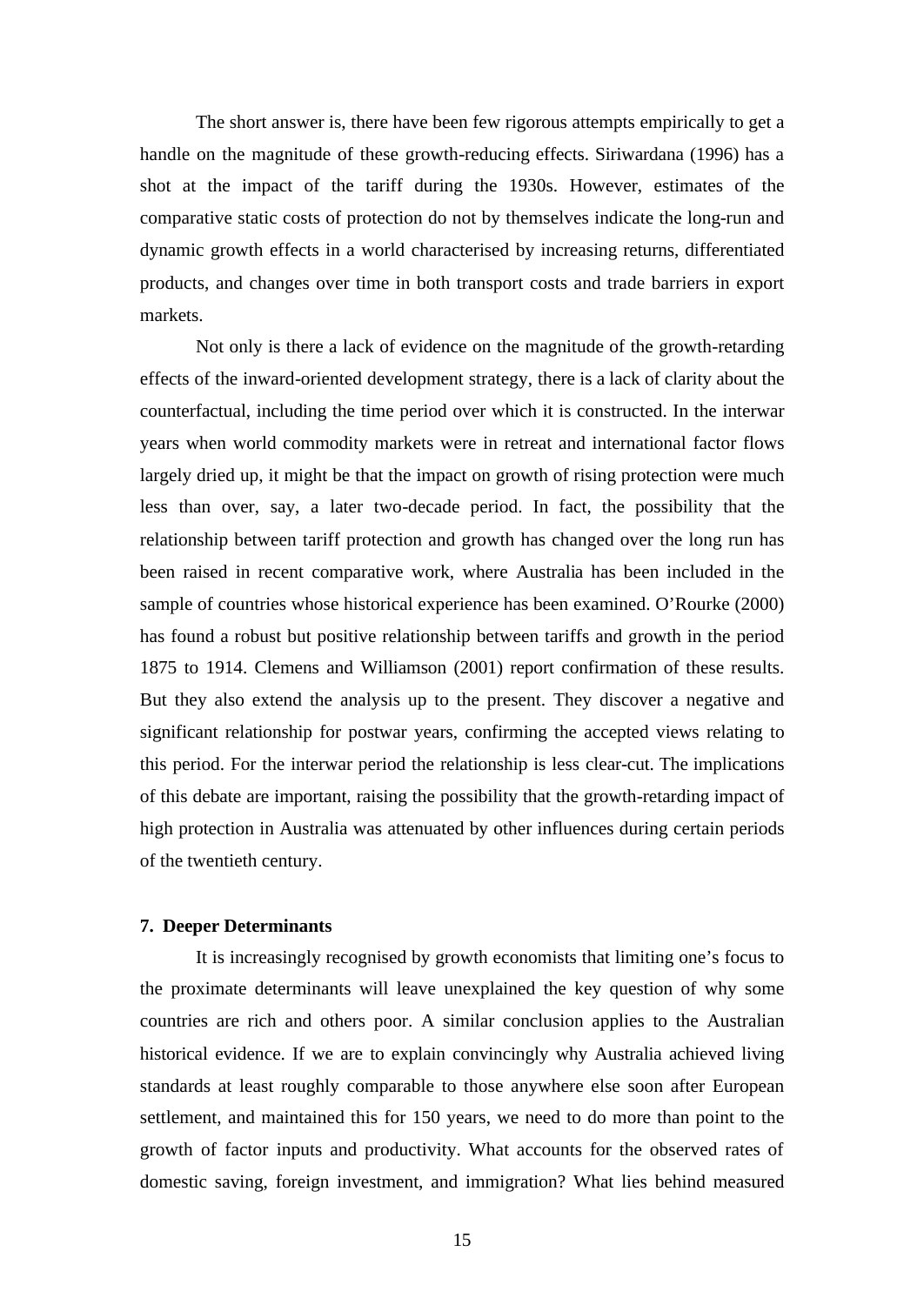productivity growth? And why were policies either growth promoting or, if seriously growth inhibiting, modified or abandoned? Such questions take us directly to an examination of institutions, social attitudes, culture, and politics.

**Avoiding the resource curse.** One widely recognised influence on Australian growth has been the abundance of its resource base (Helliwell, 1984). However, many natural resource-rich economies have failed to sustain growth, whereas some resource-poor economies have succeeded. Resource abundance is thus neither necessary nor sufficient for long run growth.<sup>31</sup> Thus, a key question is what enabled Australia to convert its natural resource windfall into a basis for sustained growth.

The answer to this question must lie in influences not traditionally incorporated in growth models – institutional arrangements, social values, and political decisions. For example, the terms and conditions of access to pastoral land (from the squatting era on) were crucial to the security of property rights and hence profitability of wool production.<sup>32</sup> Similarly, the reform of goldfields regulations and taxation arrangements that followed the Eureka stockade incident are an illustration of the growth-promoting redesign of institutional arrangements in the mining industry at a critical stage in its development (La Croix 1992). Again, the provision of agricultural research through the establishment of agricultural colleges and experimental farms in the nineteenth century and of the CSIRO in the twentieth century, institutions critical to the international competitiveness of Australian agriculture, are illustrations of public goods being supplied by the state where market forces alone would most likely have led to their under-supply (McLean 1982; Schedvin 1987). Thus the existence of abundant natural resources is not an explanation of Australian prosperity. It is their discovery, the rate of their exploitation, and the distribution of the resource rents, that leads to an impact on growth.

 $31$  The prevailing view among empirical growth economists is that resource abundance is negatively related to growth – the seminal study being Sachs and Warner (1995). Australian experience (and that of some other economies) does not support this view: see Helliwell (1984), and McLean and Taylor (2003, pp.39-41).

<sup>&</sup>lt;sup>32</sup> The 1847 New South Wales regulations governing pastoral land occupation that denied squatters freehold tenure, but instead awarded them fixed-term leases, may have been a pivotal decision with long-lasting political and social implications. It allowed the peaceful sub-division ('selection') of vast areas of land from the 1860s to 1880s that created a more egalitarian distribution of land ownership, limiting in turn the political power of the pastoralists. The contrasting history of land disposal policies in Argentina, and of the political influence of large landowners there, is a salutary reminder of what might have been.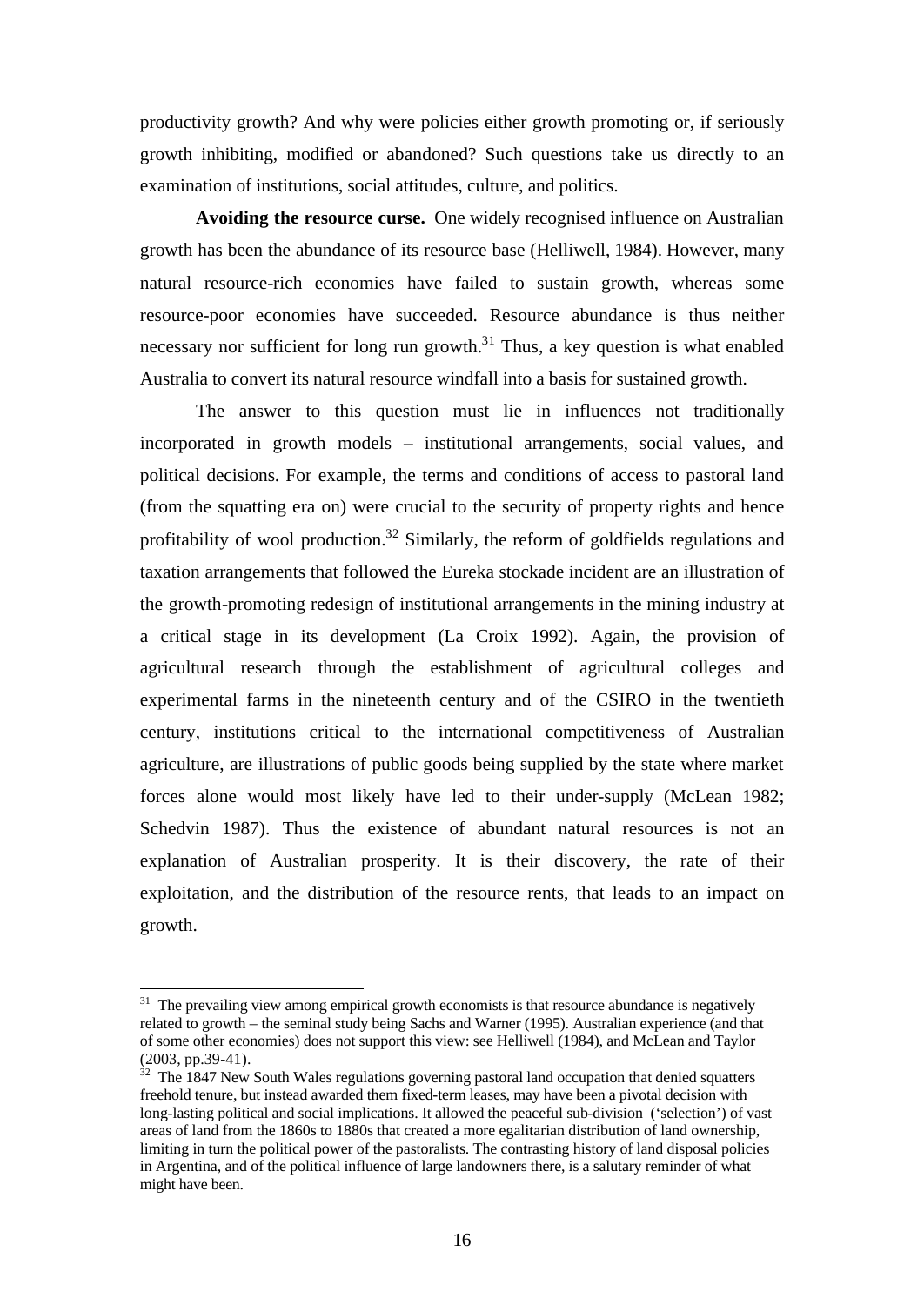Of course, the extraction of non-renewable mineral resources, over-grazing of natural grasslands, soil erosion resulting from introduced livestock, and the increased salinity of river systems, are examples of the stock of natural capital being depleted in the course of obtaining high incomes for the inhabitants of this continent. What we await is a careful assessment of the extent to which past economic growth rates (and income levels) were achieved only by patterns of natural resource utilisation that maximised current rather than sustainable future consumption.

**Geography.** To the foreign observer some of the most striking aspects of the context within which the Australian economy operates are geographical. Australia is the same size as the continental United States but has a population equal only to that of Texas or New York. It is one of the few advanced economies having a significant proportion of its territory within the tropics. And though it lies at the southeast edge of Asia its economic links, until recently, were overwhelmingly with north-western Europe.

Most Australian economists and many economic historians have taken these features for granted as not requiring explicit incorporation into structured stories of how the economy evolved and flourished. There have been exceptions. One of the reasons for the enduring interest in Geoffrey Blainey's *Tyranny of Distance* (1966) is surely its thesis that aspects of geography are fundamental to Australian economic development. Also, recent interest in the environmental sustainability of economic activity stems in part from the growing appreciation of the importance of certain features of the Australian physical environment to our economic prosperity. Precisely because the motivation in some cases is to oppose further economic growth, even to advocate lower population levels (e.g., Flannery 1994), these authors use history to argue that the environmental limits to growth in this country were exceeded long ago. They thereby challenge (at least implicitly) the success story of growth as conveyed in mainstream accounts.

Some writers in the empirical growth literature have elevated the importance assigned to geographical influences. Climatic conditions, access to the sea or navigable rivers, and distance from the centres of world trade and finance, have all been found to be significant determinants of growth in cross-country regressions.<sup>33</sup> The relevance of such geographical considerations to an account of the sources of

 $33$  See, for example, Gallup, Sachs and Mellinger (1999). The role of geographical determinants in growth has, however, been contested by Rodrik, Subramanian and Trebbi (2002).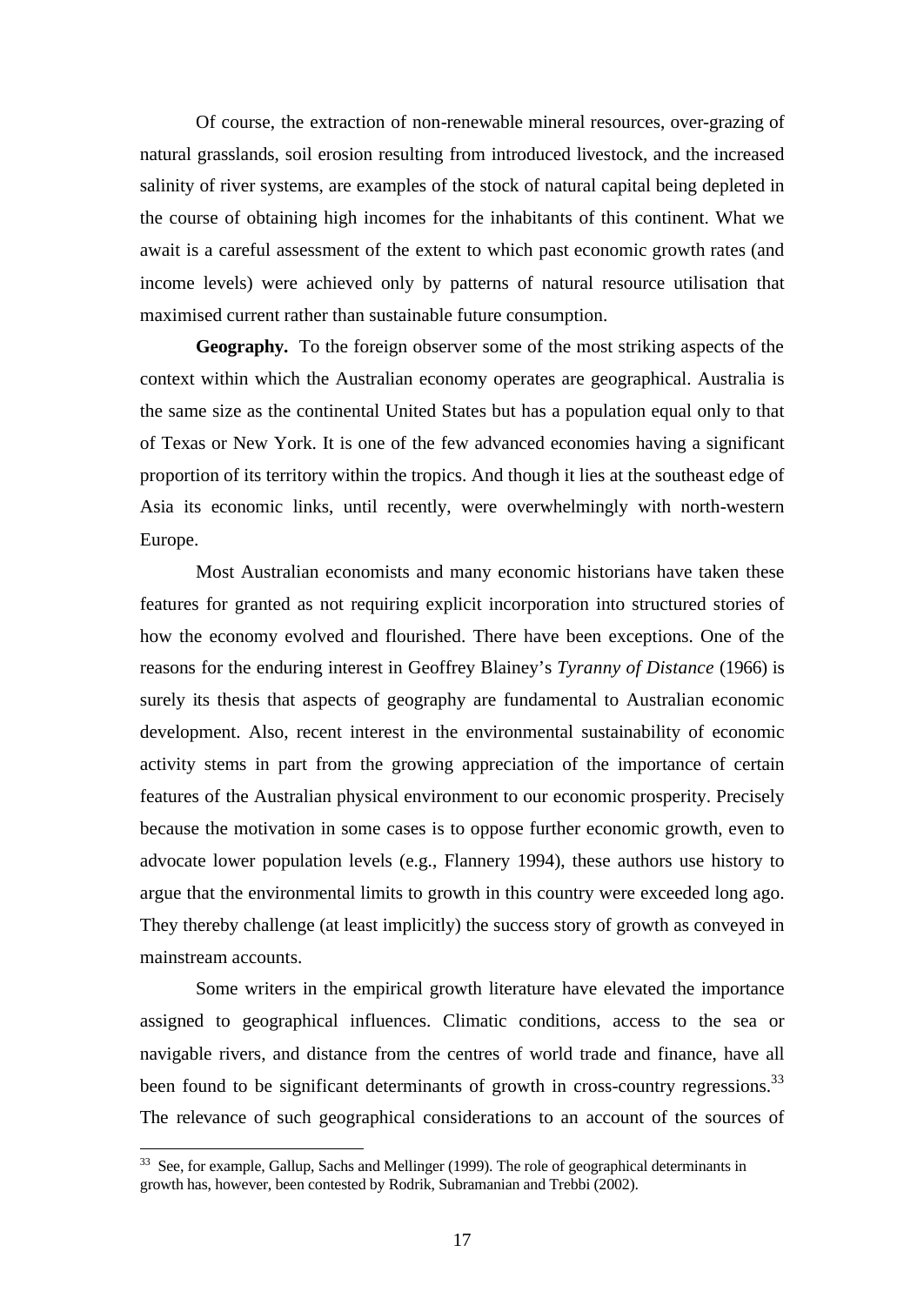Australia's successful growth experience could draw on the traditional themes of its historians and historical geographers as well as insights from development economics.<sup>34</sup> In particular, it is likely that geography plays a prominent role in accounting for Australia's extremely low population density.

**Institutions and colonial inheritance.** A further influence on the long-run growth performance of the Australian economy that receives little direct attention is the contribution of the institutional arrangements within which growth has occurred. This neglect seems due to the combination of the ease with which growth-enhancing institutions were created (most were imported), and due to the limited challenges that arose in adapting them to local or changing conditions. The institutional framework is seldom offered as a reason for our economic success because it is taken for granted. Yet many growth economists now believe that, perhaps more than any other factor, appropriate institutions are the key to explaining why some countries are rich and others poor (Acemoglu et al, 2002). Thus, institutional arrangements in Australia seem to be a case of the dog that didn't bark. At a time when failing institutions seem central to the problems of growth in many developing countries, the contribution of its institutional arrangements to the Australian success deserves more attention.

However, there has been recognition of the importance of some institutions. The convict system is an example of a set of institutional arrangements that were fundamental to the early years of economic growth. Stephen Nicholas and his collaborators (Nicholas 1988) recently have placed on a much firmer basis the ways in which the convict labour market, and its interaction with the market for free (and emancipist) labour, worked flexibly to ensure the efficient allocation of workers. Furthermore, the selection in Britain of convicts for transportation appears to have been well attuned to the special labour requirements of a pioneer settlement. This all stands in some contrast to popular views that the convict system was a blight and burden on the establishment of solid foundations for a free and prosperous society.<sup>35</sup>

The institutional arrangements within which Australians had access to, and secure property rights in, land and minerals, has already been alluded to. For example, the family farm became the typical unit in rural settlement, ensuring (at least after the

 $34$  McLean and Taylor (2003) raise these issues in the context of an historical comparison of growth in Australia and California.

<sup>&</sup>lt;sup>35</sup> Other examples could be noted here: Khan (1999, 2000) on sources of improved legal efficiency in early rural NSW; and Ville's (2000) account of the emergence and evolution of the stock and station agents and their industry – treated as an institutional innovation.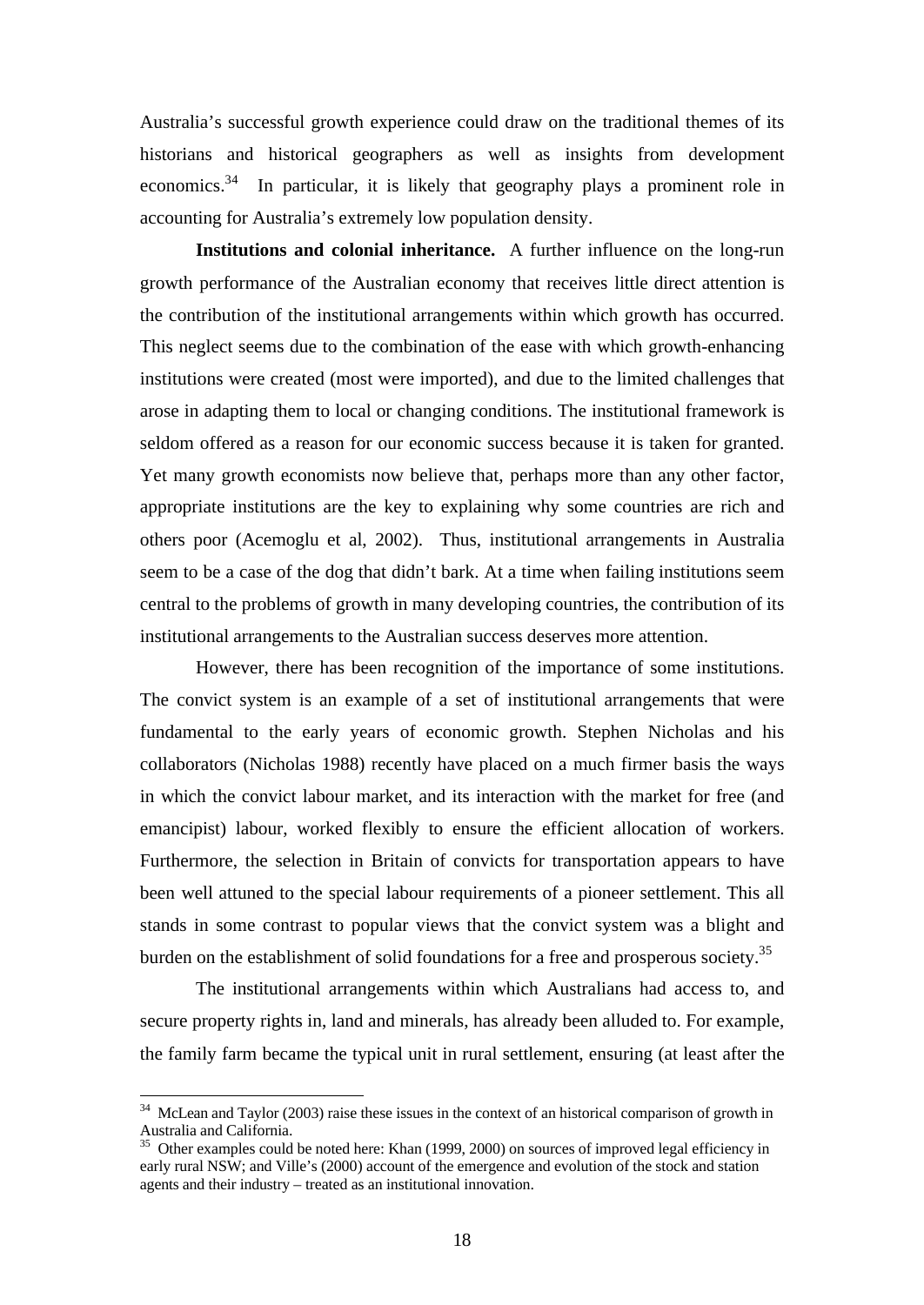land acts of the 1860s and 1870s) a reasonably wide distribution of land ownership. This is similar to the pattern of public land disposal observed in the United States and Canada, but not in Argentina. The long-run economic consequences were probably momentous – influencing not just the distribution of wealth, but the concentration of political power, the timing of the widening of the political franchise, investment in public education, immigration policy, and even the evolution of financial market institutions.<sup>36</sup> The contrast between Argentina and Australia is especially telling here, given the likely importance of these differing initial institutional arrangements to the later divergence in growth rates between these two economies.

Further, one may cite Australia's colonial inheritance that, broadly speaking, endowed it with ready-made institutions derived from the world's (then) most successful economy. Unlike Latin America or much of Africa and Asia, there has been no suggestion that growth performance over the last two centuries was significantly retarded by our colonial origins (Acemoglu et al, 2001). One may also note the transition to full independence (especially the federation of the Australian colonies in 1901) as institutional re-arrangements that did not have deleterious effects on growth in the long run, in contrast to the post-independence economic turmoil in many developing countries. In a comparative growth context, this is a significant Australian achievement.

**Culture, ethnicity, and social norms.** There is no evidence that Australia encountered serious growth-inhibiting obstacles in any of the following: language, religion, legal system, ethnic diversity, political culture, or social norms. However, there is now strong evidence that, in some countries, one or more of these factors are (or were at some time in the past) crucial to the explanation for poor growth performance. Hence, an important part of the success story here is to account for our avoidance of these growth-retarding factors. Some of this was contingent – luck. This applies to the inheritance from Britain of language, legal system, and political institutions. Some of it may be home grown, including certain social norms. And it is, of course, more challenging to appraise the importance of an absent (but potentially negative) influence on growth.

These observations reinforce how important it is for economic historians to stay in touch with developments in both the theoretical and empirical growth

<sup>&</sup>lt;sup>36</sup> These speculations are drawn from Sokoloff and Engerman (2000), and Engerman and Sokoloff (2003), who investigate the historical growth divergence of Anglo America and Latin America.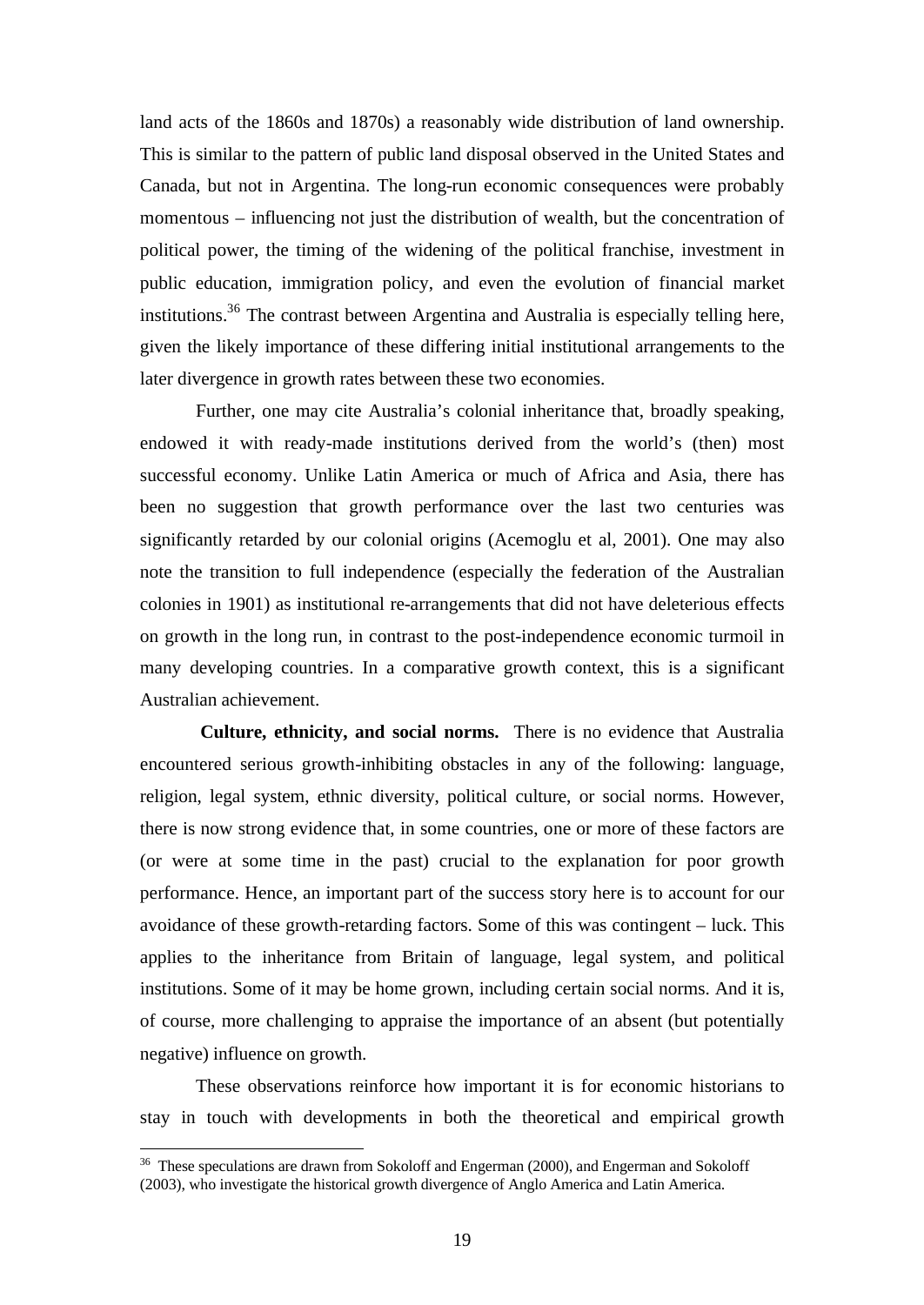literatures – as well as for economists to keep abreast of work in economic history. They also make the case for more attention to comparative historical analysis. The clearest illustration is offered by the small literature explaining the very different long-run growth experiences of Australia and Argentina.<sup>37</sup> In these writings the consensus is that it is precisely in the institutional arrangements, and in the political and cultural realms, that the deeper determinants are to be found for the striking divergence in the growth histories of these two countries despite what, on the surface, appeared very similar initial conditions, especially relating to their resource endowments and close integration with the international economy.

## **8. An interpretation**

 $\overline{a}$ 

It is possible to suggest an interpretation of the long-run growth story in Australia that builds on aspects of the traditional interpretations while taking account of insights from recent growth analysis. Space dictates that only the barest outlines can be sketched here. $38$ 

Australia's (modern) economy was formed as part of the first globalisation, dating from the 1820s. Further, it was a settler economy – or European offshoot – where growth was at first primarily extensive in nature. As the natural resource base was discovered, the complementary factors of labour and capital were attracted in significant (if volatile) flows. The institutional framework for the economy was also imported, then adapted to local conditions, and proved to be predominantly growth enhancing. And the spatial pattern of development was heavily constrained by key features of the natural environment, including the location of fertile land, mineral deposits, and water supplies. The essential driver of this development was, at first, international demand for wool, gold, and other agricultural and mineral products. The combination of resource abundance (per capita) and strong foreign demand encouraged specialisation in production and ensured international competitiveness and hence high levels of productivity. This underpinned extraordinarily high per capita incomes from a very early stage.

For how long these initial conditions persisted and continued to underpin growth (both extensive and intensive) is an important question. The severe depression of the 1890s does not seem to have fundamentally shifted the nature of the growth

 $37$  See Duncan and Fogarty (1984), Dingle and Merrett (1985), and White (1992, Chapter 15).

<sup>&</sup>lt;sup>38</sup> Some of the themes in what follows are also raised in McLean (2003).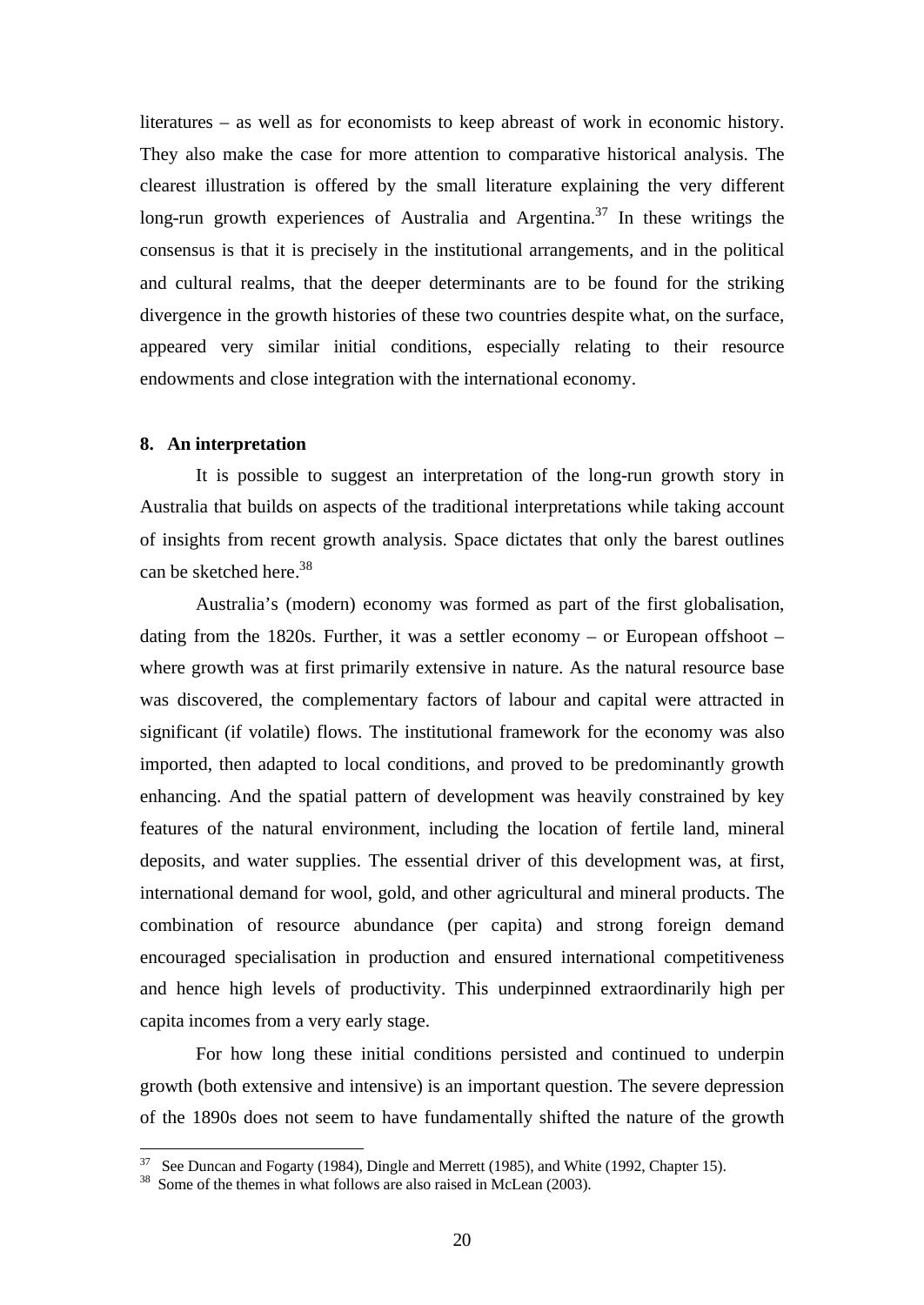process: reliance on rural development and commodity exports continues up to the first world war, and, despite quickening manufacturing development, resumes in the early 1920s. However, the view that the 1920s were the last phase of this century-long epoch of natural resource-based growth (Sinclair 1976) does not accord with the prominent role of the natural resource-based industries in the second long boom after 1945. The post-war golden age has something of a nineteenth century feel about it: export booms in wool (Korean war), other agricultural products, and a range of minerals, together with a renewed surge in immigration and foreign investment.

In a currently popular expression, Australia is described as having a commodity-based economy, the implication being that, in some respects, there has been no fundamental shift in its basis of growth despite dramatic changes in economic structure and organization since the nineteenth century. One illustration is the continuing dominance of primary products (agricultural, mineral, etc) in exports. An alternative illustration is the contributions to output growth of factor accumulation and total factor productivity. As previously described, there is no evidence of any dramatic change in the importance of the former between 1900 and 1979 (Kaspura and Weldon, 1980), implying that, at the earliest, such a shift might have begun only in the last decade or so (if then).

This perspective can be given a comparative basis. The growth of the U.S., another settler economy, has been described in similar terms (Abramovitz and David 2000). In the nineteenth century economic growth there, too, was primarily an extended process of factor accumulation, with the (measured) contribution from productivity gains being relatively less important. Immigration, the settlement of the west, and the integration of regional product and factor markets, underpinned both extensive growth and rising incomes. Around the end of the nineteenth and beginning of the twentieth centuries, however, a fundamental shift occurred - productivity improvement rather than factor accumulation became the principal source of American growth. Although natural resource abundance continued for several more decades to determine the products in which the U.S. had a comparative advantage, there occurred a transition to greater dependence on various types of knowledge creation. For example, the U.S. led the world in high school retention rates in the early twentieth century. Then, at the middle of the century, there occurred the dramatic rise of university education and of investment in scientific research in universities, corporations, and government research establishments. The transition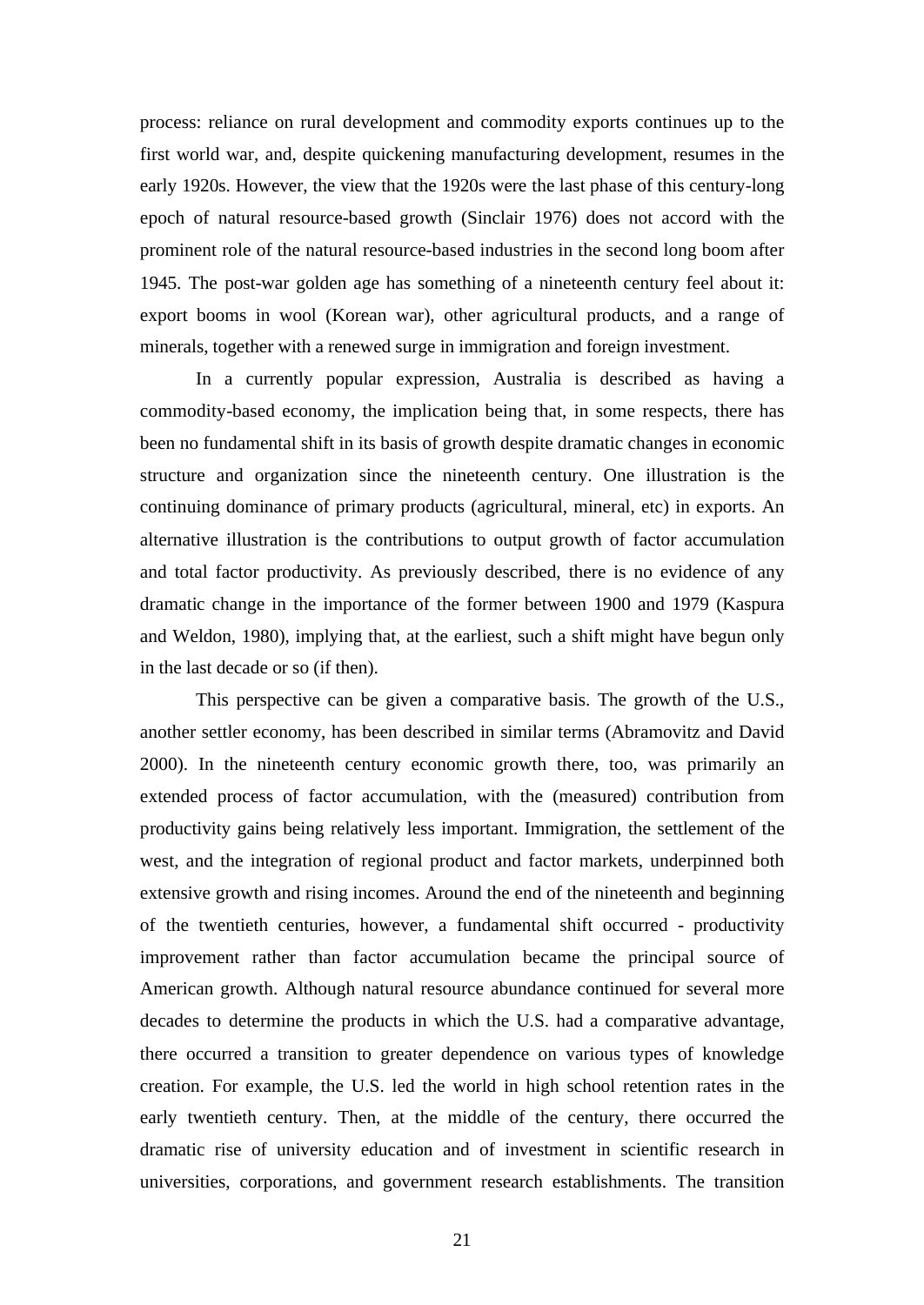from its nineteenth century growth sources was by then complete. Australia's lagged transition, in this comparative view, is a topic warranting further inquiry.

#### **9. Conclusion**

Some knowledge of Australian history is essential to an adequate understanding of why the economy is as it is. Also, there is relatively good evidence relating to the Australian growth record. And Australian experience is in some respects unusual, hence providing a natural experiment on issues such as the influence of geography versus institutions, the effects of colonialism or of tariff protection, the role of corruption, or the importance of social norms. Thus Australian historical experience is likely to attract more attention from economists.

What light Australia's historical experience throws on the relative usefulness of neoclassical and endogenous growth models is a topic beyond this survey.<sup>39</sup> However, the results of Kaspura and Weldon (1980) might be supportive of the view that 'old' growth theory, stressing factor accumulation, may have retained its relevance to this particular economy – at least until quite recently. But is this an exercise that tests the assumptions of a model rather than assisting the explanation of the historical record? For, as pointed out above, there are deeper questions, even about factor accumulation, concerning which neoclassical growth models offer little guidance. By contrast, the comparative approach, common to both economic historians and empirical growth economists, seems fruitful, especially when drawing on insights from growth models of any genre. Natural resource abundance appears to have been a blessing (as in the U.S.), rather than the curse portrayed in much of the growth literature. Human capital accumulation, by contrast, appears to have been rather less than in the U.S., but it is unclear how much this explains Australia's poorer growth record in the first half of the twentieth century. Comparison with Argentina points to differences in access to foreign savings at certain times as favouring Australia – an insight from a traditional view of growth determinants.<sup>40</sup> However, the same comparison also suggests the importance of differences in the security of property rights, the distribution of access to land, and political stability in accounting for Australia's superior growth record over the very long run – themes important in

 $39$  Compare the comments on this same question as applied to U.S. and British historical experience by Romer (1996) and Crafts (1998), respectively.

<sup>&</sup>lt;sup>40</sup> See, for example, the analysis in Taylor (1992).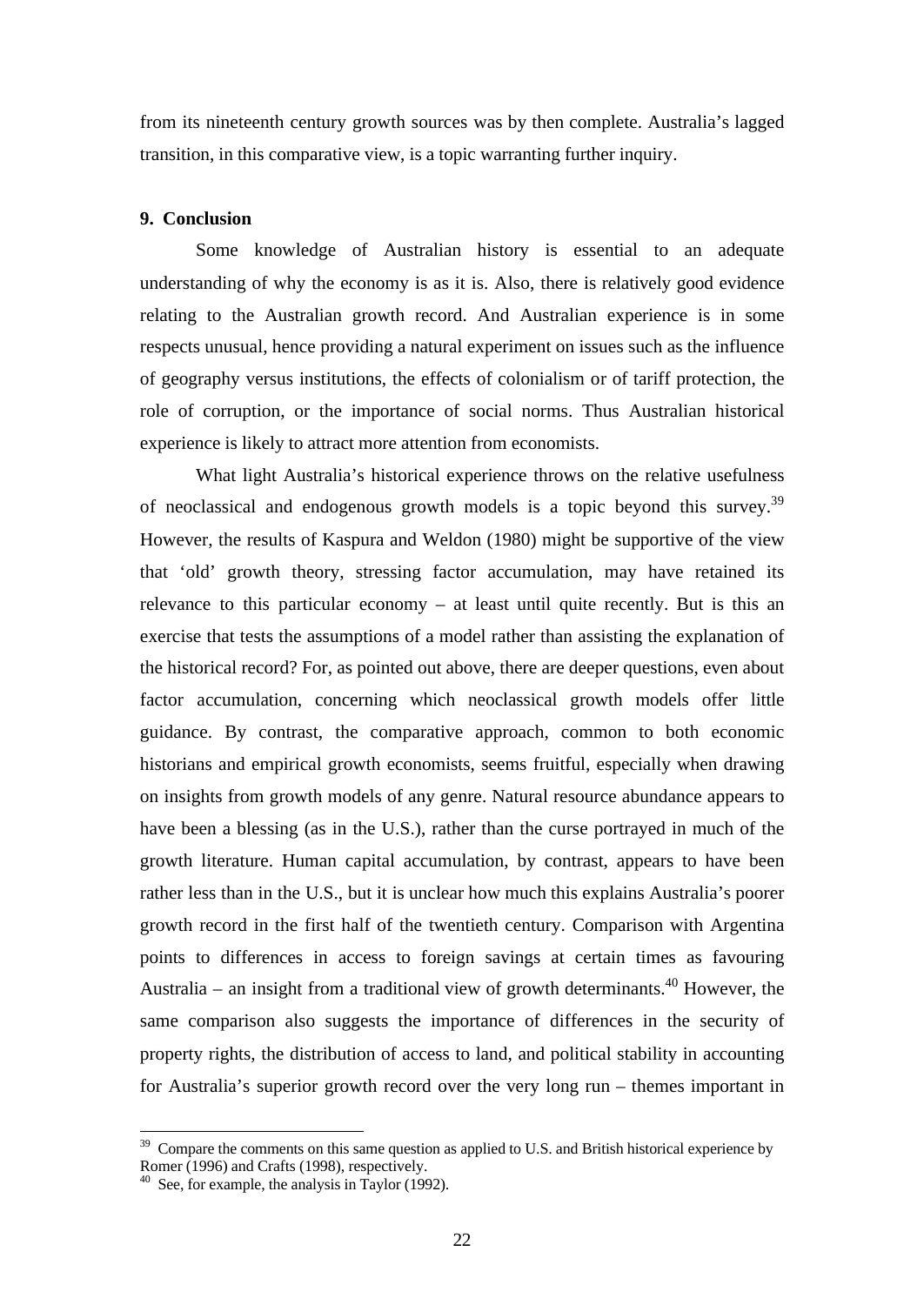new growth theory. In a similar vein, comparisons with Canada might help answer different questions about Australian growth: for example, the role of geography – nearness to the U.S. market – in accounting for Canada's earlier industrialisation; or its (arguably) better post-war growth record.

Finally, a comment about future contributions to the investigation of the Australian growth experience is perhaps apposite. Recent developments in theoretical and empirical growth economics have led to a renewed interest by economists in questions of long-standing concern to economic historians. Elsewhere this is rejuvenating co-operative research among specialists in macroeconomics, development economics and economic history. But it is unclear how far this will emerge in Australia, especially in light of the collapse in support for historical research in most of Australia's leading economics departments. Scholars located overseas may thus come to play a more prominent role in the analysis of Australian long-run growth. This trend is already underway and evident in the many contributions by non-Australian economists to the writings on aspects of Australian economic history surveyed here.<sup>41</sup>

#### **References**

- Abramovitz, Moses, and Paul A. David (2000), "American Macroeconomic Growth in the Era of Knowledge-Based Progress: The Long-Run Perspective", in *The Cambridge Economic History of the United States, Volume 3, The Twentieth Century*, edited by Stanley L. Engerman and Robert E. Gallman (Cambridge, Eng.: Cambridge University Press), pp.1-92.
- Acemoglu, Daron, Simon Johnson, and James A. Robinson (2001), "The Colonial Origins of Comparative Development: An Empirical Investigation", *American Economic Review*, Vol. 91, No. 5 (December), pp.1369-1401.
- Acemoglu, Daron, Simon Johnson and James A. Robinson (2002), "Reversal of Fortune: Geography and Institutions in the Making of the Modern World Income Distribution", *Quarterly Journal of Economics*, Vol. 117, No. 4 (November), pp.1231-1294.
- Allen, Robert C. (1994), "Real Incomes in the English-Speaking World, 1879-1913", in George Grantham and Mary MacKinnon, eds., *Labour Market Evolution: The Economic History of Market Integration, W age Flexibility and the Employment Relation* (London: Routledge), pp.107-138.
- Anderson, Kym and Ross Garnaut (1987), *Australian Protectionism: Extent, Causes and Effects* (Sydney: Allen and Unwin).

<sup>&</sup>lt;sup>41</sup> These contributors include Robert Allen, Lance Davis, Robert Gallman, Allen Kelley, Zorina Khan, Sumner La Croix, Alan Taylor, and Mark Thomas.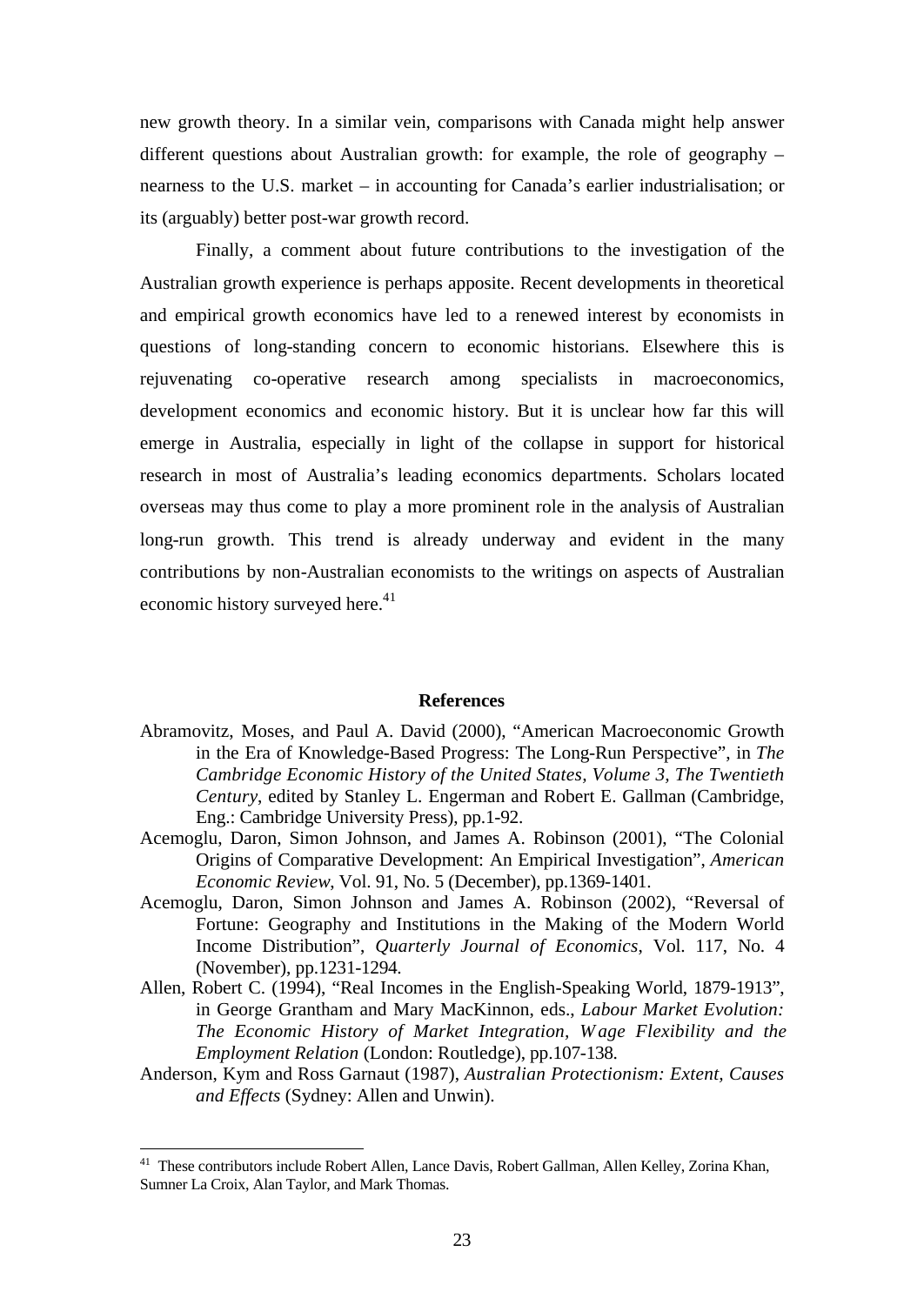- Barro, Robert J. and Xavier Sala-I-Martin (1995), *Economic Growth* (New York: McGraw Hill).
- Boehm, E.A. (1971), *Prosperity and Depression in Australia 1887-1897* (Oxford: Clarendon Press).
- Blainey, Geoffrey (1966), *The Tyranny of Distance: How Distance Shaped Australia's History* (Melbourne: Sun Books).
- Broadberry, Stephen N. (1998), "How Did the United States and Germany Overtake Britain? A Sectoral Analysis of Comparative Productivity Levels, 1870-1990", *Journal of Economic History*, Vol. 58, No. 2 (June), pp.375-407.
- Butlin, M.W. (1977), "A Preliminary Annual Database: 1900/01 to 1973/74", Research Discussion Paper 7701, Reserve Bank of Australia.
- Butlin, N.G. (1959), "Colonial Socialism in Australia, 1860-1900" in *The State and Economic Growth*, edited by Hugh G.J. Aitken (New York: Social Science Research Council), pp.26-78.
- Butlin, N.G. (1962), *Australian Domestic Product, Investment and Foreign Borrowing, 1861-1938/39* (Cambridge: Cambridge University Press).
- Butlin, N.G. (1964), *Investment in Australian Economic Development 1860-1900* (Cambridge: Cambridge University Press).
- Butlin, N.G. (1986), "Contours of the Australian Economy", *Australian Economic History Review*, Vol. 26, No. 2 (September), pp.96-125.
- Butlin, N.G. (1994), *Forming a Colonial Economy: Australia 1810-1850* (Melbourne: Cambridge University Press).
- Butlin, N.G., A. Barnard, and J.J. Pincus (1982), *Government and Capitalism: Public and Private Choice in Twentieth Century Australia* (Sydney: Allen & Unwin).
- Butlin, N.G. and W.A. Sinclair (1986), "Australian Gross Domestic Product 1788- 1860: Estimates, Sources and Methods", *Australian Economic History Review*, Vol. 26, No. 2 (September), pp.126-147.
- Carter, Michael and Rodney Maddock (1987), "Leisure and Australian Wellbeing 1911-81", *Australian Economic History Review*, Vol.27, No.1 (March), pp.30- 43.
- Cashin, Paul (1995a), "Real GDP in the Seven Colonies of Australasia: 1861-1991", *Review of Income and Wealth*, Series 41, No. 1 (March), pp.19-39.
- Cashin, Paul (1995b), "Economic Growth and Convergence across the Seven Colonies of Australasia: 1861-1991", *Economic Record*, Vol.71, No. 213 (June), pp.132-144.
- Clemens, Michael A. and Jeffrey G. Williamson (2001), "A Tariff-Growth Paradox? Protection's Impact the World Around 1875-1997", Working Paper 8459, National Bureau of Economic Research (September).
- Coghlan, T.A. (1918), *Labour and Industry in Australia*, 4 vols (reissued 1969. Melbourne: Macmillan).
- Crafts, Nicholas (1998), "Forging Ahead and Falling Behind: The Rise and Relative Decline of the First Industrial Nation", *Journal of Economic Perspectives*, Vol. 12, No. 2 (Spring), pp.193-210.
- Crafts, Nicholas (2002), "The Human Development Index, 1870-1999: Some Revised Estimates", *European Review of Economic History*, Vol. 6, No. 3 (December), pp.395-405.
- Davis, Lance E. and Robert E. Gallman (2001), *Evolving Financial Markets and International Capital Flows* (Cambridge: Cambridge University Press).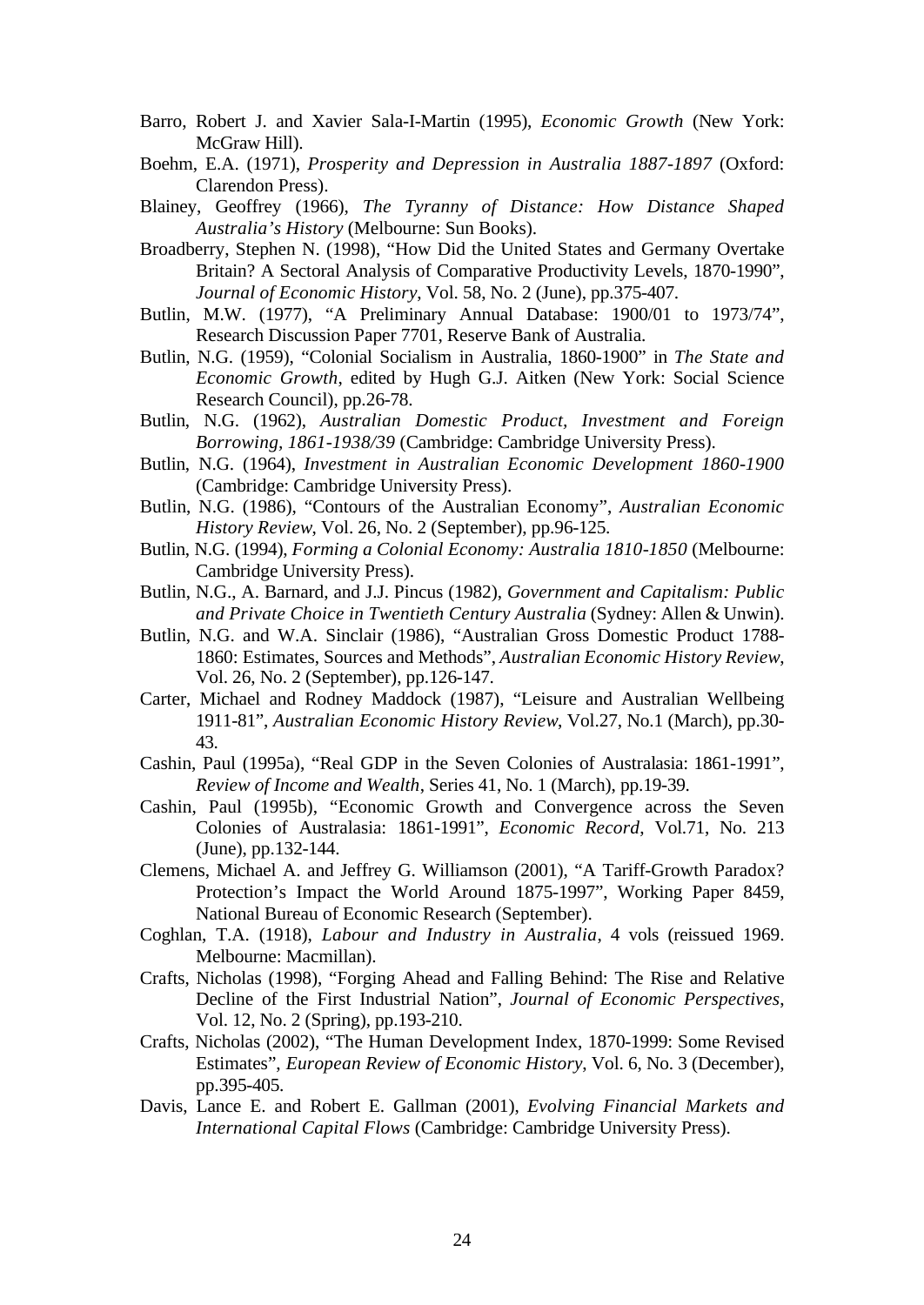- Dingle, A.E. and D.T. Merrett (1985), eds., *Australia and Argentina: Essays in Comparative Economic Development* (Clayton: Economic History Society of Australia and New Zealand).
- Dowrick, Steve (2001), "Productivity Boom: Miracle or Mirage?", in *Reshaping Australia's Economy*, edited by John Nieuwenhuysen, P. Lloyd and M. Mead (Cambridge University Press), pp.19-32.
- Dowrick, Steven and Duc-Tho Nguyen (1988), "A Re-assessment of Australian Economic Growth in the Light of the Convergence Thesis", *Australian Economic Papers*, Vol. 27, pp.196-212.
- Duncan, Tim and John Fogarty (1984), *Australia and Argentina: On Parallel Paths*  (Melbourne: Melbourne University Press).
- Engerman, Stanley L. and Kenneth L. Sokoloff (2003), "Institutional and Non-Institutional Explanations of Economic Differences", Working Paper 9989, National Bureau of Economic Research (September).
- Fitzpatrick, Brian (1939), *British Imperialism and Australia 1783-1833: An Economic History of Australia* (London: Allen and Unwin).
- Fitzpatrick, Brian (1941), *The British Empire in Australia: An Economic History 1834-1939* (Melbourne: Melbourne University Press).
- Flannery, Tim (1994), *The Future Eaters: An Ecological History of the Australasian Lands and People* (Chatswood: Reed Books).
- Frost, Lionel (1991), *The New Urban Frontier: Urbanisation and City Building in Australasia and the American West* (Kensington NSW: UNSW Press).
- Gallup, John Luke, Jeffrey D. Sachs and Andrew Mellinger (1999), "Geography and economic Development", in B. Pleskovic and J.E. Stiglitz, eds., *Annual World Bank Conference on Development Economics 1998* (Washington DC: World Bank), pp.127-178.
- Greasley, David and Les Oxley (1997), "Segmenting the Contours: Australian Economic Growth, 1828-1913", *Australian Economic History Review*, Vol. 37, No. 1 (March), pp.39-53.
- Greasley, David and Les Oxley (1998), "A Tale of Two Dominions: Comparing the Macroeconomic Records of Australia and Canada since 1870", *Economic History Review*, Vol. 51, No. 2 (May), pp.294-318.
- Gregory, R.G. and N.G. Butlin (1988), eds., *Recovery from the Depression: Australia and the World Economy in the 1930s* (Cambridge: Cambridge University Press).
- Haig, Bryan (1989), "International Comparisons of Australian GDP in the 19<sup>th</sup> Century", *Review of Income and Wealth*, Series 35, No. 2 (June), pp.151-162.
- Haig, Bryan (2001), "New Estimates of Australian GDP: 1861 1948/49", *Australian Economic History Review*, Vol. 41, No, 1 (March), pp.1-34.
- Hall, A.R. (1963a), "Some Long Period Effects of the Kinked Age Distribution of the Population of Australia 1861-1961", *Economic Record*, Vol. 39 (March), pp.43-52.
- Hall, A.R. (1963b), *The London Capital Market and Australia 1870-1914* (Canberra: The Australian National University).
- Helliwell, John F. (1984), "Natural Resources and the Australian Economy" in Richard E. Caves and Lawerence B. Krause (eds.), *The Australian Economy: A View from the North* (Washington DC: The Brookings Institution). Pp.81- 126.
- Jackson, R.V. (1992), "Trends in Australian Living Standards since 1890", *Australian Economic History Review*, Vol. 32, No. 1 (March), pp.24-46.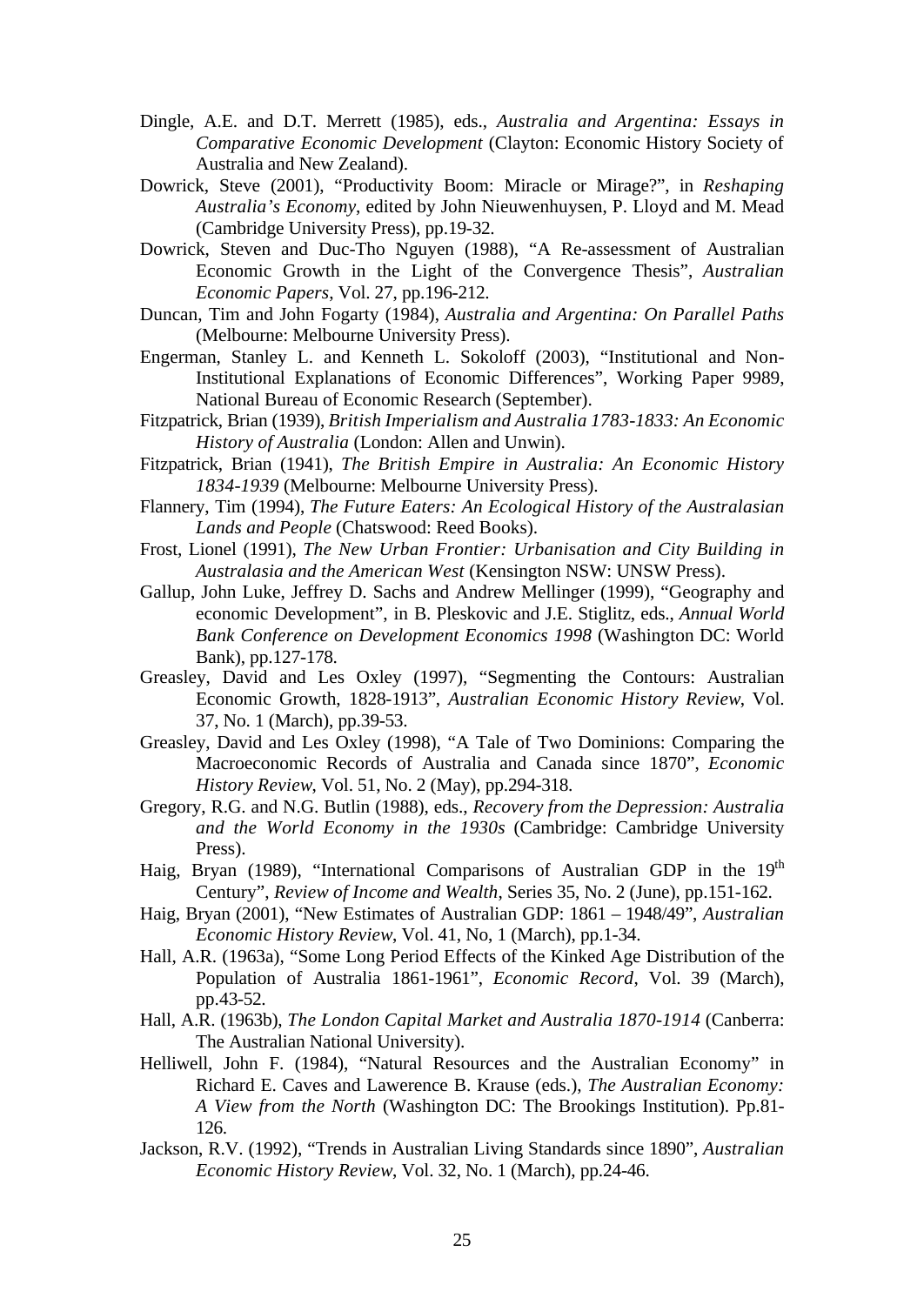- Kaspura, Andre and Geoff Weldon (1980), "Productivity Trends in the Australian Economy 1900-01 to 1978-79", Working Paper No. 9, Research Branch, Department of Productivity (Canberra).
- Kelley, Allen C. (1965), "International Migration and Economic Growth, 1865-1935", *Journal of Economic History*, Vol. 25, No. 3 (September), pp.333-354.
- Kelley, Allen C. (1968), "Demographic Change and Economic Growth: Australia 1861-1911", *Explorations in Entrepreneurial History*, Vol. 5, pp.207-277.
- Khan, B. Zorina (1999), "Order with Law: Social Capital, Civil Litigation and Economic Development", *Australian Economic History Review*, Vol. 39, No. 3 (November), pp.172-190.
- Khan, B. Zorina (2000), "Commerce and Cooperation: Litigation and Settlement of Civil Disputes on the Australian Frontier, 1860-1900", *Journal of Economic History*, Vol. 60, No. 4 (December), pp.1,088-1,119.
- La Croix, Sumner J. (1992), "Property Rights and Institutional Change during Australia's Gold Rush", *Explorations in Economic History*, Vol. 29, No. 2 (April), pp.204-227.
- Lougheed, A. L. (1968), "International Trade Theory and Economic Growth", *Australian Economic History Review*, Vol. 8, No. 2 (September), pp.99-109.
- Lucas, Robert E. (1988), "On the Mechanics of Economic Development", *Journal of Monetary Economics*, Vol. 22 (July), pp.3-42.
- MacKinnon, Mary (1989), "Schooling: Examining Some Myths", in David Pope and Lee Alston, editors, *Australia's Greatest Asset: Human Resources in the Nineteenth and Twentieth Centuries* (Annandale NSW: The Federation Press), pp.102-129.
- Maddison, Angus (1995), *Monitoring the World Economy 1820-1992* (Paris: OECD).
- Maddock, Rodney and Ian W. McLean (1987), editors, *The Australian Economy in the Long Run* (New York: Cambridge University Press).
- McLean, Ian W. (1982), "The Demand for Agricultural Research in Australia, 1870- 1914", *Australian Economic Papers*, Vol. 21, No. 39 (December), pp.294-308.
- McLean, Ian W. (1989), "Growth in a Small Open Economy: An Historical View", in Bruce Chapman, editor, *Australian Economic Growth* (Melbourne: Macmillan), pp.7-33.
- McLean, Ian W. (1994), "Saving in Settler Economies: Australian and North American Comparisons", *Explorations in Economic History*, Vol. 31, No. 4 (October), pp.432-452.
- McLean, Ian W. (2003), "Australia", in Joel Mokyr (ed.), *Oxford Encyclopaedia of Economic History* (Oxford University Press), Vol. 1, pp.177-182.
- McLean, Ian W. and Jonathan J. Pincus (1983), "Did Australian Living Standards Stagnate between 1890 and 1940?", *Journal of Economic History*, Vol. 43, No. 1 (March), pp.193-202.
- McLean, Ian W. and Alan M. Taylor (2003), "Australian Growth: A California Perspective", in Dani Rodrik (ed.), *In Search of Prosperity: Analytic Narratives on Economic Growth* (Princeton: Princeton University Press), pp.23-52.
- Meredith, David and Barrie Dyster (1999), *Australia in the Global Economy: Continuity and Change* (Cambridge: Cambridge University Press).
- Merrett, D.T. (1997), "Capital Markets and Capital Formation in Australia, 1890- 1945", *Australian Economic History Review*, Vol. 37, No. 3 (November), pp.181-201.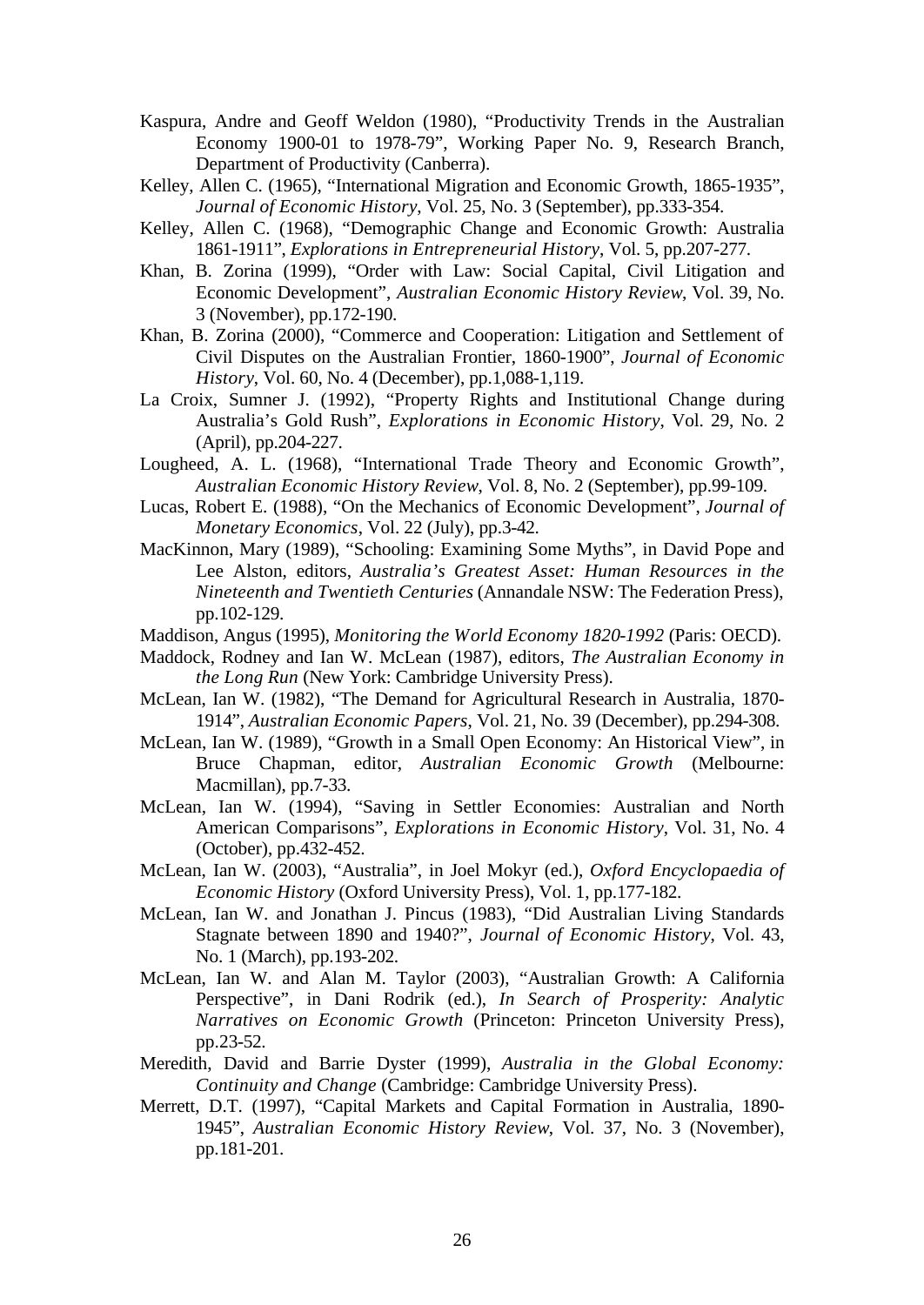- Nicholas, Stephen (1988), *Convict Workers: Reinterpreting Australia's Past* (Cambridge: Cambridge University Press).
- O'Rourke, Kevin H. (2000), "Tariffs and Growth in the Late 19<sup>th</sup> Century", *Economic Journal*, Vol. 110 (April), pp.456-483.
- Oxley, Les and David Greasley (1995), "A Time-Series Perspective on Convergence: Australia, UK and the USA since 1870", *Economic Record*, Vol. 71, No. 214 (September), pp.259-270.
- Pope, David and Lee Alston (1989), *Australia's Greatest Asset: Human Resources in the Nineteenth and Twentieth Centuries* (Annandale NSW: The Federation Press).
- Pope, David and Glenn Withers (1993), "Did Migrants Rob Jobs? Lessons of Australian History 1861-1991", *Journal of Economic History*, Vol. 53, No. 4 (December), pp.719-742.
- Pope, David and Glenn Withers (1994), "Wage Effects of Immigration in Late Nineteenth-Century Australia", in Timothy J. Hatton and Jeffrey G. Williamson (eds.), *Migration and the International Labor Market, 1850-1939* (London: Routledge), pp.240-262.
- Prados de la Escosura, Leandro (2000), "International Comparisons of Real Product, 1820-1990: An Alternative Data Set", *Explorations in Economic History*, Vol. 37, No. 1 (January), pp.1-41.
- Rodrik, Dani, Arvind Subramanian and Francesco Trebbi (2002), "Institutions Rule: The Primacy of Institutions over Geography and Integration in Economic Development", Working Paper 9305, National Bureau of Economic Research (October).
- Rogers, Mark (2003), "A Survey of Economic Growth", *Economic Record*, Vol. 79 (March), pp.112-135.
- Romer, Paul M. (1986), "Increasing Returns and Long-Run Growth", *Journal of Political Economy*, Vol. 94.
- Romer, Paul M. (1996), "Why, Indeed, in America? Theory, History, and the Origins of Modern Economic Growth", *American Economic Review*, Vol. 86, No. 2 (May), pp.202-206.
- Sachs, Jeffrey D. and Andrew M. Warner (1995), "Natural Resource Abundance and Economic Growth", Working Paper 5398, National Bureau of Economic Research (December).
- Schedvin, C.B. (1979), "Midas and the Merino: A Perspective on Australian Economic Historiography", *Economic History Review*, Vol. 32, No. 4 (November), pp.542-556.
- Schedvin, C.B. (1987), *Shaping Science and Industry: A History of Australia's Council for Scientific and Industrial Research 1926-49* (Sydney: Allen & Unwin).
- Schedvin, C.B. (1990), "Staples and Regions of Pax Britannica", *Economic History Review*, Vol. 43, No. 4 (November), pp.533-559.
- Shann, Edward (1930), *An Economic History of Australia* (Cambridge: Cambridge University Press).
- Sinclair, W.A. (1976), *The Process of Economic Development in Australia* (Melbourne: Longman Cheshire).
- Sinclair, W.A. (1996), "Victoria's Economy in the Long Run", *Australian Economic History Review*, Vol. 36, No. 2 (September), pp.3-29.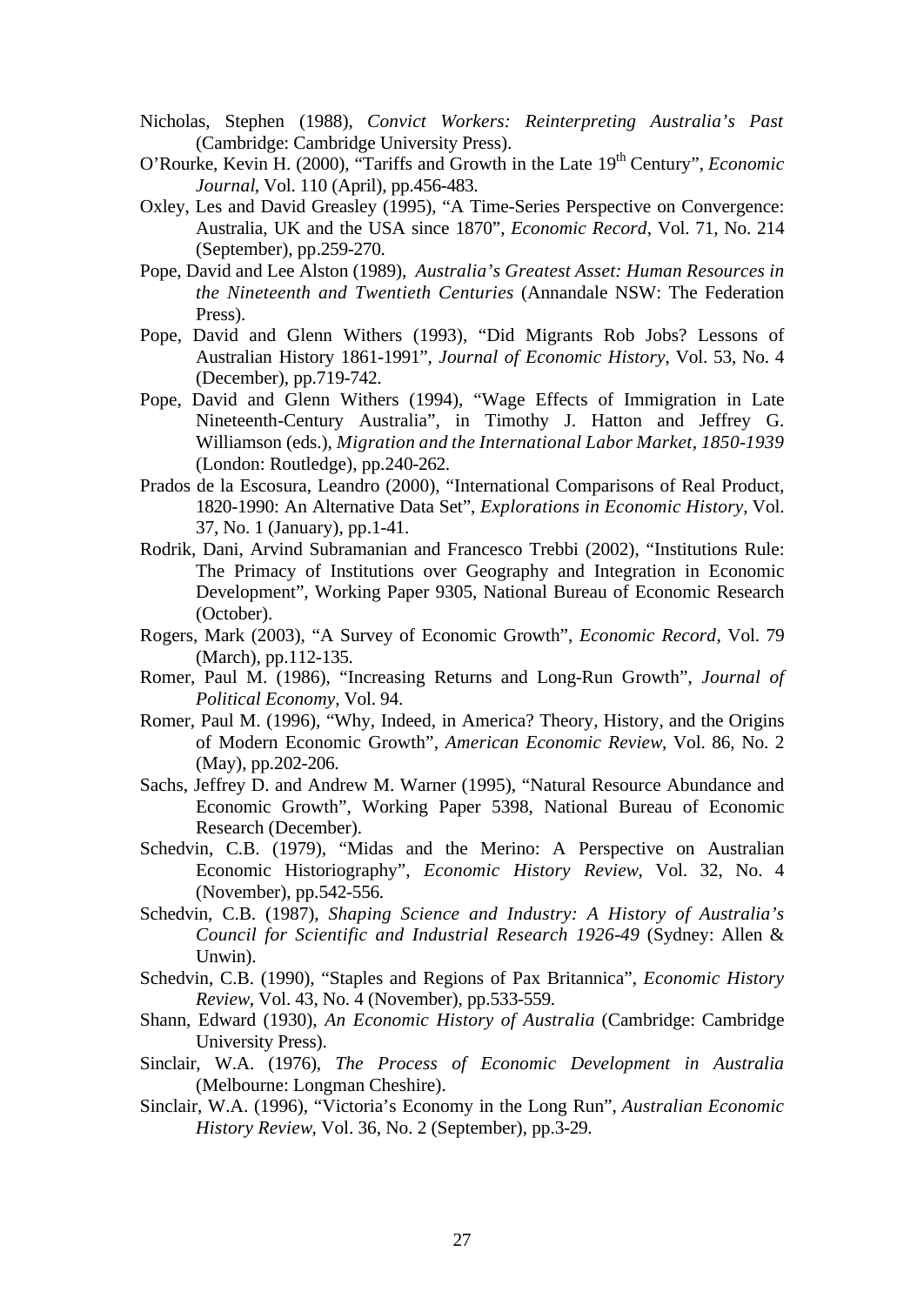- Siriwardana, Mahinda (1996), "The Economic Impact of Tariffs in the 1930s in Australia: The Brigden Report Re-examined", *Australian Economic Papers*, Vol. , No. (December), pp.370-389.
- Snooks, Graeme D. (1994), *Portrait of the Family Within the Total Economy: A Study in Longrun Dynamics 1788-1990* (Cambridge: Cambridge University Press).
- Sokoloff, Kenneth L. and Stanley L. Engerman (2000), "History Lessons: Institutions, Factor Endowments, and Paths of Development in the New World", *Journal of Economic Perspectives*, Vol. 14, No. 3 (Summer), pp.217-232.
- Taylor, Alan M. (1992), "External Dependence, Demographic Burdens, and Argentine Economic Decline after the Belle Epoque", *Journal of Economic History*, Vol. 52, No. 4 (December), pp.907-936.
- Taylor, Alan M. (1994), "Mass Migration to Distant Southern Shores: Argentina and Australia, 1870-1939" in Timothy J. Hatton and Jeffrey G. Williamson (eds.), *Migration and the International Labor Market 1850-1939* (London: Routledge), pp.91-115.
- Taylor, Alan M. and Jeffrey G. Williamson (1994), "Capital Flows to the New World as an Intergenerational Transfer", *Journal of Political Economy*, Vol. 102, No. 2 (April), pp.348-371.
- Temple, Jonathan (1999), "The New Growth Evidence", *Journal of Economic Literature*, Vol. 37, No. 1 (March), pp.112-156.
- Thomas, Mark (1995), "A Substantial Australian Superiority: Anglo-Australian Comparisons of Consumption and Income in the Late Nineteenth Century", *Australian Economic History Review*, Vol. 35, No. 2 (September), pp.10-38.
- Vamplew, Wray (1987), *Australians: Historical Statistics* (Sydney: Fairfax, Syme & Weldon Associates).
- Ville, Simon (2000), *The Rural Entrepreneurs: A History of the Stock and Station Agent Industry in Australia and New Zealand* (Cambridge: Cambridge University Press).
- White, Colin (1992), *Mastering Risk: Environment, Markets and Politics in Australian Economic History* (Melbourne: Oxford University Press).
- Whitwell, Greg, Christine de Souza and Stephen Nicholas (1997), "Height, Health and Economic Growth in Australia, 1860-1940", in Richard H. Steckel and Roderick Floud (eds.), *Health and Welfare during Industrialization* (Chicago: The University of Chicago Press), pp.379-422.
- Whitwell, Greg and Stephen Nicholas (2001), "Weight and Welfare of Australians, 1890-1940", *Australian Economic History Review*, Vol. 41, No. 2 (July), pp.159-175.
- Withers, Glenn (1977), "Immigration and Economic Fluctuations: An Application to Late Nineteenth-Century Australia", *Australian Economic History Review*, Vol. 17, No. 2 (September), pp.131-149.